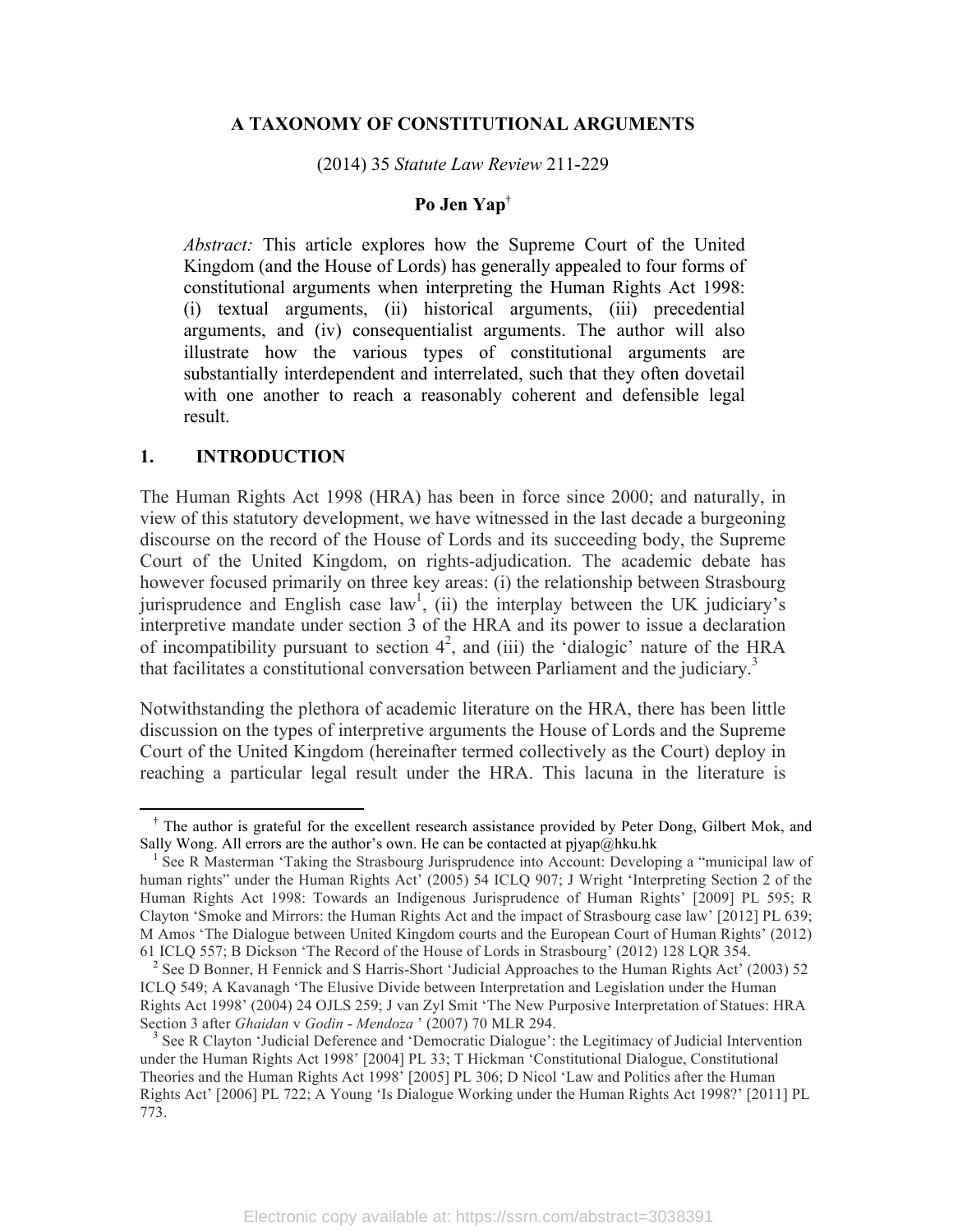especially surprising, since the most common and central task of the courts under the HRA is to always construct, in each case, the constitutional arguments in favour of, or against, a particular result by appealing to a range of interpretive methods available and appropriate under the law. This article will thus seek to fill the gap in the literature by exploring how the Court has generally appealed to four constitutional 'modalities<sup>'4</sup> when interpreting the HRA: (i) textual arguments, (ii) historical arguments, (iii) precedential arguments, and (iv) consequentialist arguments.

Textual arguments are constitutional arguments that focus on the statutory language of the HRA; such interpretive arguments examine the meaning of the statutory text, as situated within the linguistic practice of the community, alongside the accepted canons of statutory interpretation. Historical arguments<sup>5</sup> appeal to the original understandings of the framers of the HRA when they were seeking to incorporate the European Convention of Human Rights (hereinafter referred to as the Convention) within domestic law. Arguments from precedent seek to construct from prior caselaw, for example decisions of the European Court of Human Rights (ECHR) or House of Lords, persuasive authority for how the current dispute should be resolved, by arguing how those past decisions and the propositions of law advanced therein are on point or analogous to the present one. Finally, consequentialist arguments seek to reach legal answers from a calculus of costs and benefits, when the facts are taken into account.<sup>6</sup> They usually involve the application of a 'balancing' test that seeks to weigh the value of competing rights and interests. Furthermore, this consequentialist 'balancing' test also takes into the institutional disadvantages of the judicial forum and the conditions of epistemic uncertainty that judges face during adjudication, and this explains the role of judicial deference when courts engage in such consequentialist argumentation. However, one must note at the outset that there is no formal hierarchy of constitutional arguments that the Court has deployed; different types of interpretive arguments are more appropriate and persuasive when different clauses of the HRA are operative.

The classification of constitutional argumentation in general is not new. Professor Phillip Bobbitt in a seminal book was the first to devise a typography of constitutional arguments. With regard to the US constitution, he describes six such forms that

<sup>4</sup> Philip Bobbitt has in *Constitutional Fate: Theory of the Constitution* (New York: Oxford University Press 1st edn, 1984) argued, within the US constitutional system, that there are six particular forms of constitutional arguments, which he terms 'modalities'. These six 'modalities' operative in the American constitutional system are (i) historical, (ii) textual, (iii) structural, (iv) ethical, (v) doctrinal, and (vi) prudential.<br><sup>5</sup> Originalism, a fashionable constitutional theory in the United States, is an extreme example/variant of

the historical argument, i.e. for strict originalists, a constitutional instrument can *only* be interpreted in light of the original understanding of those who wrote and ratified the relevant language, and the public understanding of those terms at the specified historical periods in time. See Bork *The Tempting of America: The Political Seduction of the Law* (New York: Free Press, 1990) pp 144– 155; A Scalia 'Common Law Courts in a Civil Law System: The Role of the United States Federal Courts in Interpreting the Constitution

and Laws' in A Gutmann (ed) *A Matter of Interpretation* (Princeton, NJ: Princeton University Press, 1998) p 17. On the other hand, while courts in practice view historical arguments/sources as important, they rarely consider such arguments *determinative* in constitutional adjudication, as originalists do. <sup>6</sup> P Bobbitt *Constitutional Interpretation* (Oxford: Blackwell, 1st edn, 1991) p 17.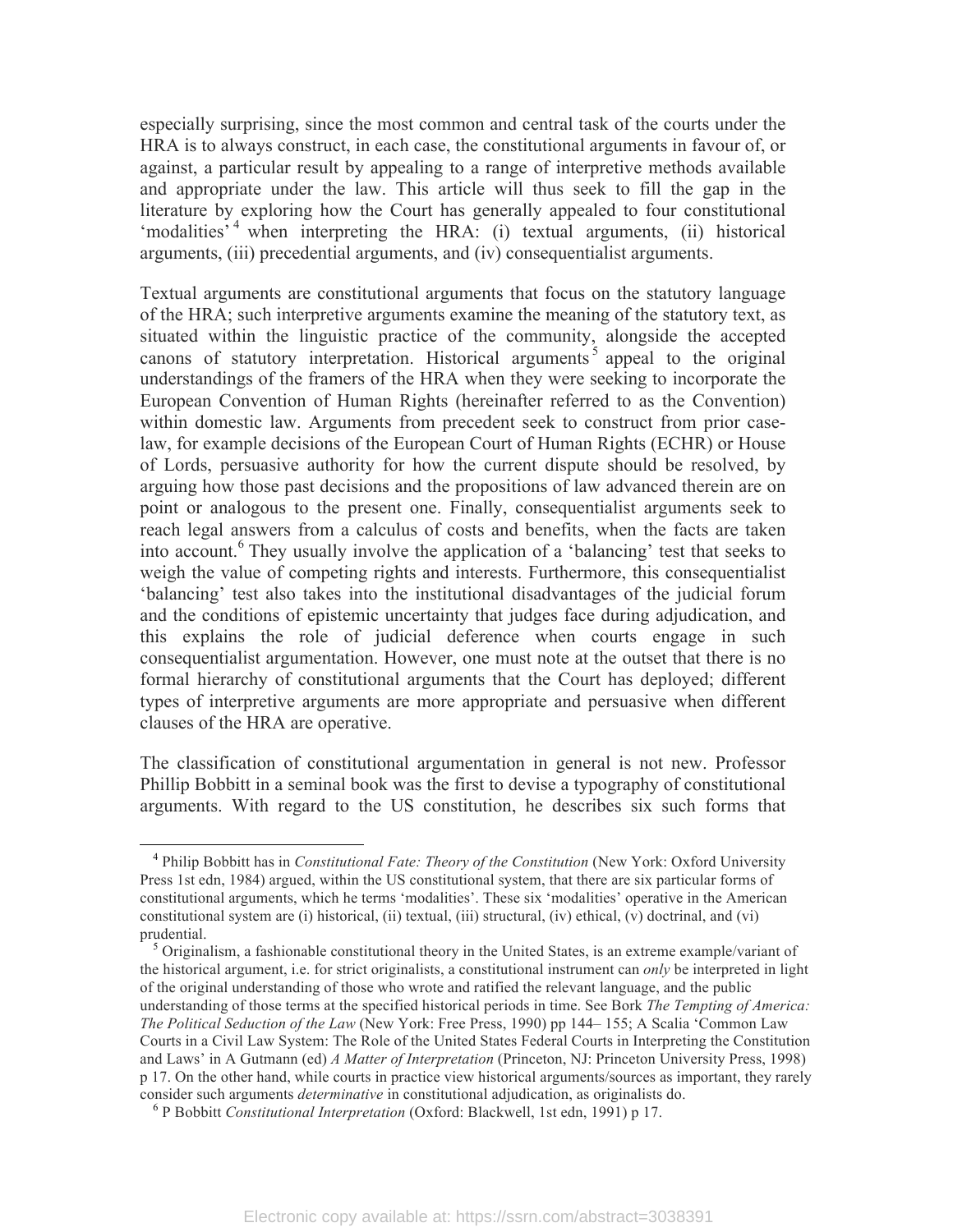constitute the justificatory matrix of American constitutional law: (i) the historical (relying on the intentions of the framers and the ratifiers of the constitution); (ii) textual (looking to the meaning of the word of the constitution alone as understood by the reasonable person); (iii) structural (inferring rules from the relationships that the constitution mandates among the structures it sets up); (iv) doctrinal (applying rules generated by precedent); (iv) ethical (deriving rules from those moral commitments/ethos that are reflected in the constitution); and (v) prudential (seeking to balance the costs and benefits of a particular rule).<sup>7</sup>

Understandably, my readers may ask whether this constitutional method as devised by an American vis-à-vis the US constitution is applicable to the United Kingdom. Put it another way, can a British Bill of Rights be read in the same way as an American constitutional instrument, with a history of over two centuries, which has been interpreted almost without the influence of any Convention law? This is an important methodological objection to which I will now address.

First, this objection may have conflated the issue of constitutional *substance* with its *form.* The above methodological objection is essentially a concern over the substance of constitutional law, that is, different countries with different histories may draft different texts to address different problems, such that a constitutional decision reached by a national court in one case may not be applicable if the same issue arises in a different jurisdiction. But Bobbitt was not providing a constitutional theory to prescribe the substance of constitutional law in America or in any other jurisdiction. Instead, he had developed a set of constitutional *grammar* for constitutional discourse. These forms of arguments do *not* prescribe the substantive result that any judge would reach, any more than the rules of grammar would dictate the substance of what we say. In other words, these forms of constitutional argumentation are the *tools* of the judicial trade; they do not, in themselves, determine what the judges build with them. Therefore, any concern that American law is untethered to ECHR jurisprudence is irrelevant to the issue that I am examining herein, which is the *form* of constitutional argumentation and not the *substance* of constitutional decisions.

Secondly, my readers may respond by querying whether the forms of constitutional grammar applicable in the United States differ from that used in the United Kingdom. Indeed, they are not wholly the same; hence my taxonomy differs in part from that of Bobbitt's. The consequentialist argument deployed by the Court is wider than the prudential 'cost-benefit analysis' argument applied in the United States. Furthermore, structural and ethical arguments have not been deployed by the Court vis-à-vis HRA adjudication. This is not to say that they will never be, as the Court can adopt such forms of argumentation in future cases. These four categories of mine are not *meant*to be exhaustive and complete for all times; they merely reflect the *current* state of Britain's development. Indeed, the judicial use of ethical arguments as championed by common law constitutionalists  $\delta$  may emerge in the future vis-à-vis the HRA

<sup>&</sup>lt;sup>7</sup> Ibid, pp 12–13.<br><sup>8</sup> See Poole 'Back to the Future? Unearthing the Theory of Common Law Constitutionalism' (2003) OJLS 435.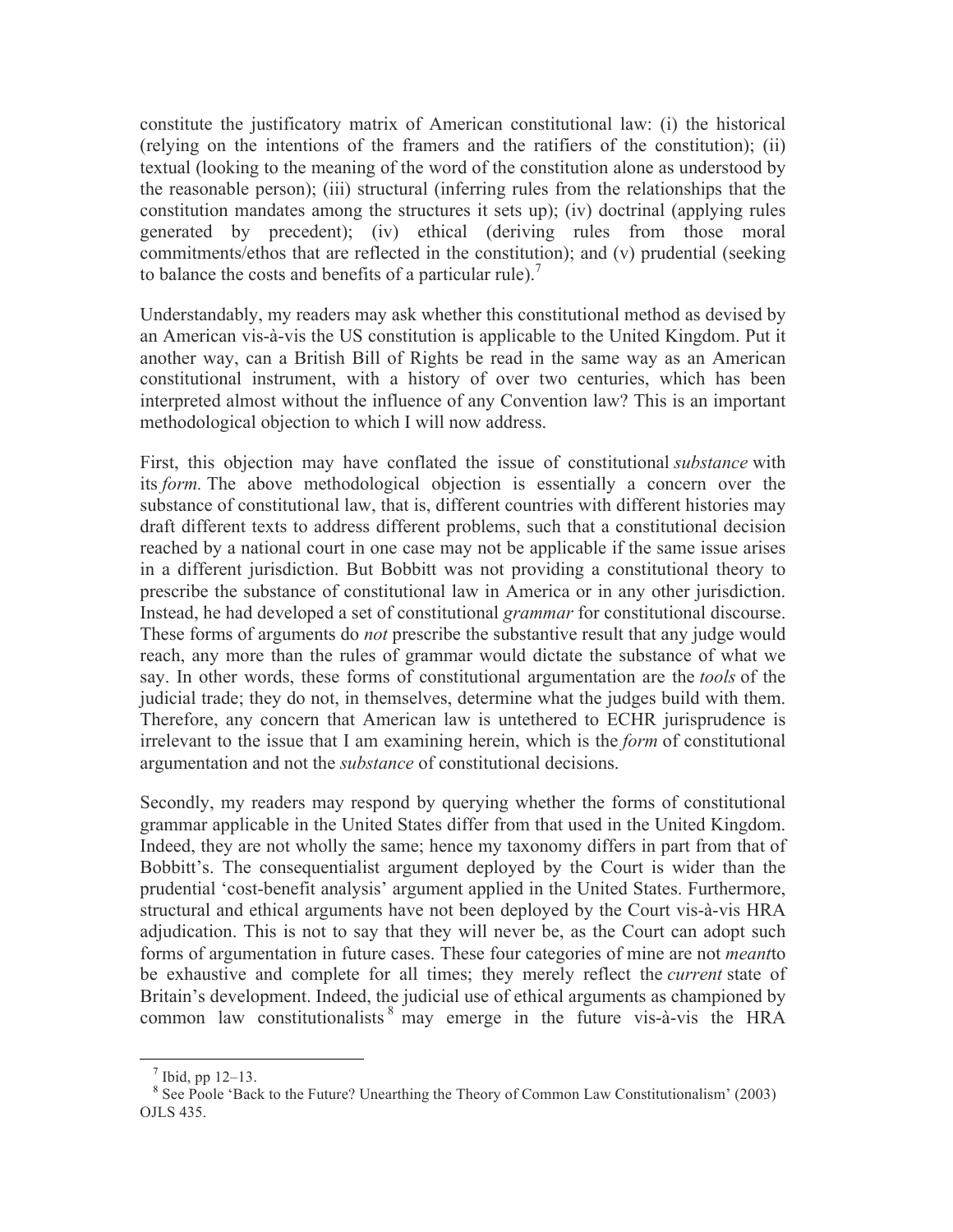#### adjudication.

Therefore, the *normative* attraction of Bobbitt's theory is that its general applicability is not strictly confined to the unique state of American constitutional review; so long as any of these forms of argumentation are practised by the Court in the United Kingdom, and accepted so by its community, they are legitimate forms of authority in Britain too. In other words, the constitutional forms of argumentation are legitimate tools of interpretation *precisely* because we can locate them *within* Britain's constitutional discourse.

Therefore, the thrust of this project will be to illustrate how the actual constitutional practice of the Court currently reflects this four-fold 'multi-valenced'<sup>9</sup> interpretive model of interpretation. In so doing, I shall also endeavour to show how this pluralistic interpretive model is normatively attractive as a constitutional theory as it 'fits' the central features of Britain's constitutional practice and is also superior to the alternatives $10$ 

Part 1 of this paper begins by elaborating upon and fleshing out the abovementioned types of constitutional arguments, and illustrating how the Law Lords have deployed these arguments when adjudicating over HRA claims. Naturally, in the limited space one has, I have only chosen to discuss the HRA cases of the Court that are most illustrative of my central arguments; but it is my considered view that the Court has deployed one or more of the modalities discussed in *every* HRA case decided. Part 2 of the paper continues by defending the normative value associated with this 'multivalenced' interpretive model. To do so, I shall concede, at the outset, that this model can never provide a single correct answer in every instance. But neither can any constitutional theory rely upon any one particular unitary interpretive methodology (whether that exclusive source may be the text, history, or precedents of the HRA) to resolve a concrete dispute. After all, even within each modality or type of constitutional argument, there may still be 'intra-modal'<sup>11</sup> conflicts, such that there can still be reasonable disagreements as to what the correct answer within that modality is. My more modest aim, in Part 2, is to illustrate how the various types of constitutional arguments are substantially interdependent and interrelated, such that they often dovetail with one another to reach a reasonably coherent and defensible legal result.

# **2. PART 1: THE TAXONOMY**

## *(a) Textual Arguments*

<u> 1989 - Johann Stein, markin film yn y breninn y breninn y breninn y breninn y breninn y breninn y breninn y b</u>

Textual arguments are constitutional arguments that focus on the statutory language of the HRA. Specifically, one may observe both internal and external constraints on the interpretation of text. Internal constraints on text are imposed by the reciprocal

<sup>9</sup> V Jackson 'Multi-Valenced Constitutional Interpretation and Constitutional Comparisons: An Essay in Honour of Mark Tushnet' (2008) Quinnipiac L.Rev. 599.<br><sup>10</sup> R Dworkin *Law's Empire* (London: Fontana Press, 1st edn, 1986) pp 397–399.<br><sup>11</sup> See J Balkin and S Levinson 'Constitutional Grammar'(1994) 72 Texas L.Rev. 1771, 1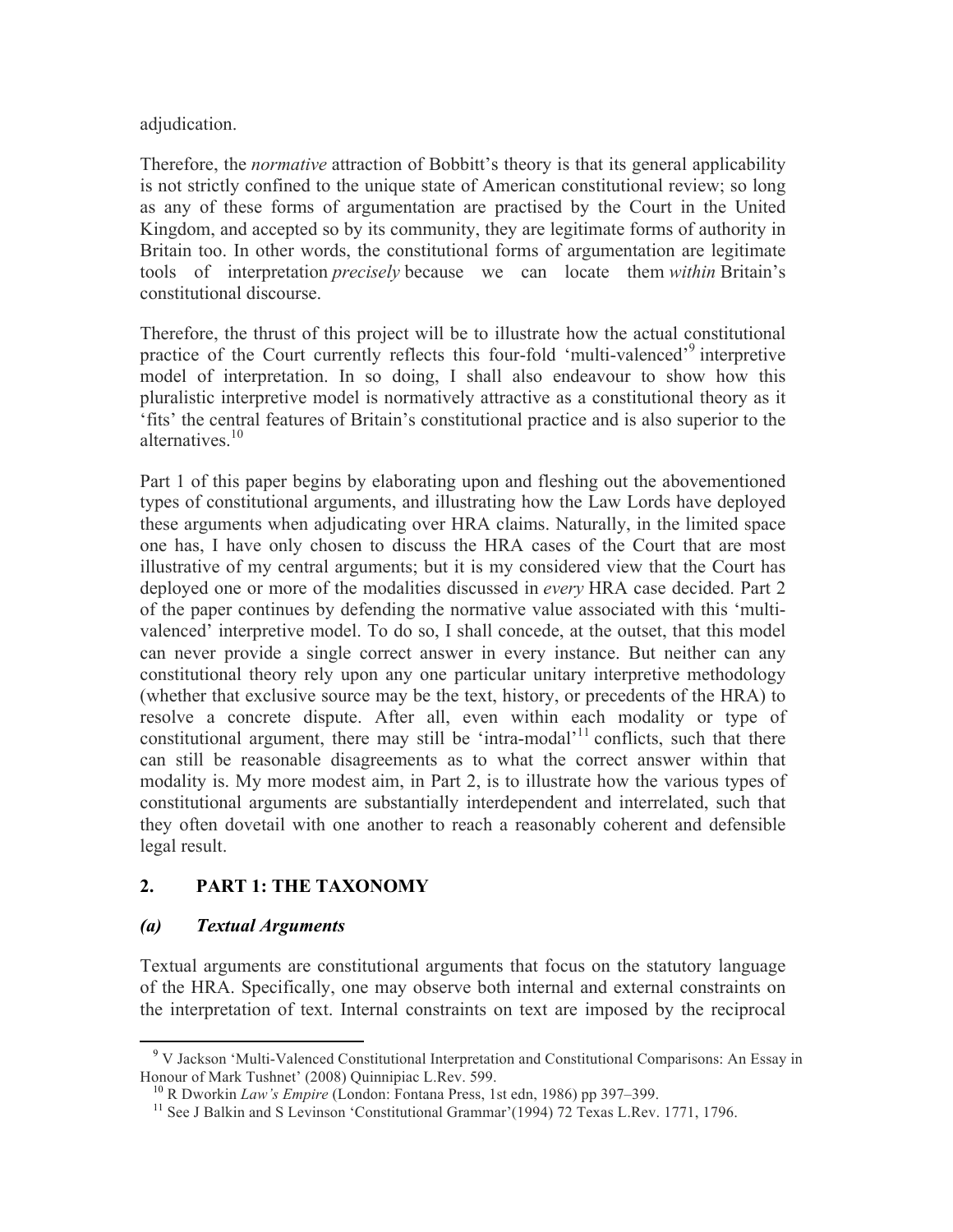interplay between a word and the sentence it is found within.<sup>12</sup> Nevertheless, the meaning of a sentence is not entirely determined by the meanings of its parts and their syntactical combination in that sentence.<sup>13</sup> In many instances, the 'literal' meaning of a sentence only has application and relevance relative to a set of external, contextual assumptions, common to the interpretive community, which cannot be fully realized by the semantic structure of the said sentence.<sup>14</sup>

The best example where the House of Lords has deployed textual arguments in HRA adjudication would be  $R$  v. *Lambert.* <sup>15</sup> In that case, the Law Lords had to determine, *inter alia*, whether the HRA could apply retrospectively to appeals against convictions that were secured in trials that predated the coming into effect of the HRA. The key sections on retrospectivity under the HRA are laid out in section 22(4) read against section  $7(1)(b)$ . Specifically, section  $7(1)(b)$  provides that a person who claims that a public authority has acted in an unlawful way may rely on the Convention right concerned in any *legal proceedings*, but according to section 22(4), section 7(1)(b) only 'applies to *proceedings* brought by or at the instigation of a public authority whenever the act in question took place; but otherwise that subsection does not apply to an act taking place before the coming into force of that section.'

According to the majority in *Lambert*, an appeal was not a *proceeding* within the scope of section  $22(4)$  read with section  $7(1)(b)$ . This was because, pursuant to section  $7(6)$  of the HRA, the term 'legal proceedings' in section  $7(1)(b)$  includes: (i) proceedings brought by or at the instigation of a public authority and (ii) an appeal against the decision of a court. Since section 22(4) of the HRA refers only to proceedings, and not legal proceedings, and does not mention appeals, appeals therefore would not be covered by the retrospectivity statutory clause.

As opined by Lord Clyde:

[I]n terms of section 22(4) the only acts contravening the Convention prior to 2 October 2000 which can be considered are acts on which reliance may be placed in terms of section  $7(1)(b)$ . Section 22(4) states expressly that 'otherwise that subsection does not apply to an act taking place before the coming into force of that section'. That subsection applies to 'legal proceedings' as defined in section 7(6), that is, both 'proceedings brought by or at the instigation of a public authority' and an appeal. But the provision admitting reliance on earlier acts in section 22(4) is limited to 'proceedings brought by or at the instigation of a public authority'. The use of the same language as was used in section 7(6) is significant. In my view the intention is that section 22(4) should not extend to the other kind

<sup>&</sup>lt;sup>12</sup> GH Taylor 'Structural Textualism' (1995) 75 Boston U.L. Rev. 321, 359.

<sup>&</sup>lt;sup>13</sup> J Searle 'The Background of Meaning' in J Searle *et al* . (eds) *Speech Act Theory and Pragmatics* (Dordrecht, Holland: D. Reidel, 1980) pp 221, 223.

<sup>&</sup>lt;sup>14</sup> J Searle 'Literal Meaning' (1978) 13 *Erkenntnis* 207, 210. <sup>15</sup> [2002] 2 AC 545 (HL).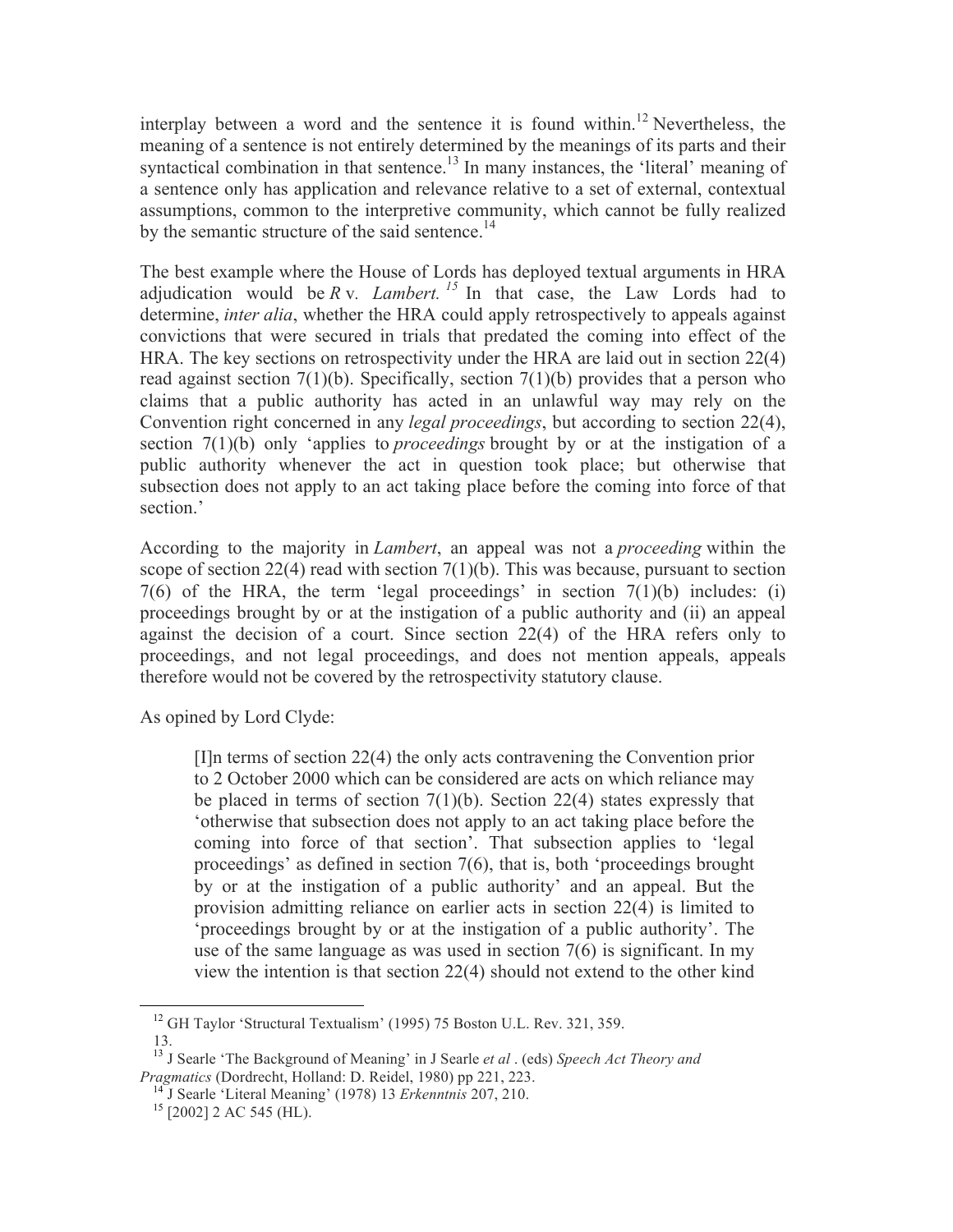of 'legal proceedings' mentioned in section  $7(6)$ , namely an appeal.<sup>16</sup>

This textual construction of section 22(4) was also echoed by the other Law Lords in the *Lambert* majority.17 Therefore, where the retrospectivity clause refers, in identical words to the words found in section  $7(6)(a)$ , that is, 'proceedings brought by or at the instigation of a public authority', the retrospective operation permitted by section 22(4) would therefore not apply to an appeal against a judicial decision.

Textual arguments were equally deployed by Lord Rodger in *R (Al-Skeini & others)* v. *Secretary of State for Defence.18* On the facts, the House of Lords had to decide whether the HRA applied to six Iraqi civilians who had been killed by or in the course of action taken by British soldiers in Iraq.<sup>19</sup> Specifically, Lord Rodger wrote the leading judgment on whether the HRA applied to acts committed outside the territory of the United Kingdom. Section 6(1) of the HRA provides that it is unlawful for a public authority to act in a way which is incompatible with a Convention right. Furthermore, section 7(1) of the HRA states that a person who claims that public authority has acted unlawfully may bring proceedings against a public authority or rely on the Convention rights in any legal proceedings, but only if he is a victim of that unlawful act. Nevertheless, the Secretary of State had sought to argue that sections 6 and 7 should be interpreted to exclude acts performed, or producing effects, outside the United Kingdom.<sup>20</sup> Lord Rodger, however, in affirming that the central purpose of the HRA was to provide a remedial structure in domestic law for Convention rights, rejected the Secretary of State's argument and observed as follows:

I am unable to accept that submission. It involves reading into sections 6 and 7 a qualification which the words do not contain and which runs counter to the central purpose of the Act. That would be to offend against the most elementary canons of statutory construction which indicate that, in case of doubt, the Act should be read so as to promote, not so as to defeat or impair, its central purpose. $2<sup>1</sup>$ 

## *(b) Historical Arguments*

<u> 1989 - Johann Stein, markin film yn y breninn y breninn y breninn y breninn y breninn y breninn y breninn y b</u>

Historical arguments are deployed when the Law Lords seek to identify the meaning

<sup>&</sup>lt;sup>16</sup> *Lambert* (n 15) [140].<br><sup>17</sup> Ibid [9] (Lord Slynn), [116] (Lord Hope), [172] (Lord Hutton). This textual reading of section 22(4) read against section 7(1)(b) of the HRA has been subjected to much criticism. See D Beyleveld, R Kirkham and D Townend 'Which Presumption? A Critique of the House of Lords' Reasoning on Retrospectivity and

the Human Rights Act' (2002) 22 LS 185.<br><sup>18</sup> [2008] 1 AC 153. <sup>19</sup> A majority on the House of Lords held that the HRA could apply to acts done outside the territory of United Kingdom but, on the facts, five of the claimants were not within the jurisdictional control of the UK government when they were killed. On further appeal to the European Court of Human Rights, in *Al-Skeini* v *. United Kingdom* (2011) 53 EHRR 18, the Grand Chamber held that all six Iraqi civilians were within United Kingdom's jurisdictional control when they were killed. <sup>20</sup> *Al-Skeini & others* (n 18) [56]. <sup>21</sup> *Al-Skeini & others* (n 18) [57].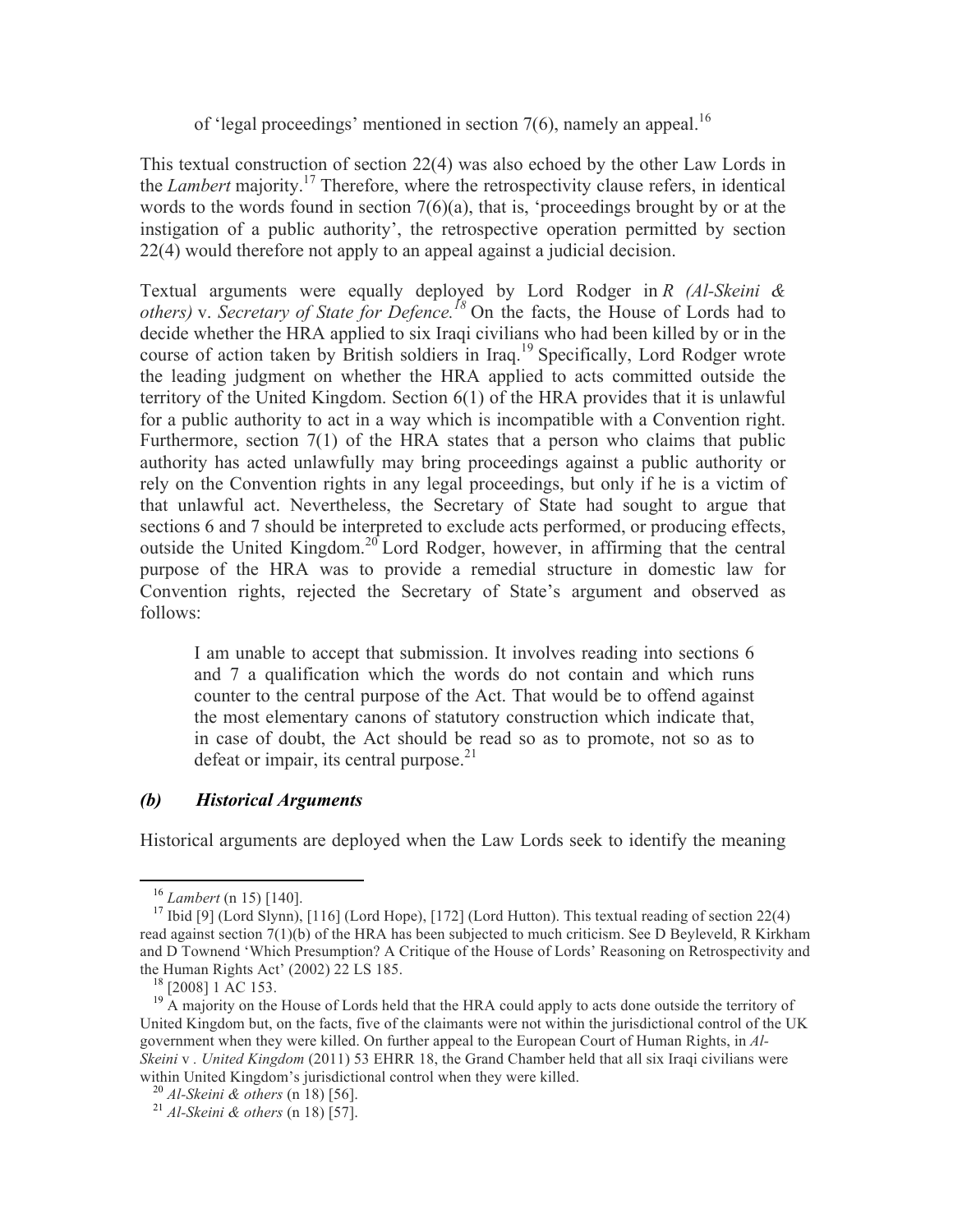of the statutory language in the HRA by discerning what the framers would have originally understood the provisions to mean when they were enacting the text as law. Such original understandings could be derived from legislative history such as the *White Paper on the Human Rights Bill* and/or records of the parliamentary statements made during the passage of the HRA.

An excellent illustration of how historical arguments were deployed would be Lord Steyn's judgment in *R* v.  $A^{22}$ , where the House of Lords had to consider, *inter alia*, whether the section 3 interpretive obligation under the HRA could be used to read into a rape-shield legislation an implied provision that evidence which was required to ensure a fair trial under Article 6 of the Convention would not be treated as inadmissible. While Lord Steyn and counsel on both sides conceded that on ordinary methods of statutory interpretation, the impugned penal provision could not reasonably bear such a reading<sup>23</sup>, his Lordship opined that Parliament, when passing the HRA, had intended the section 3 interpretative obligation to apply differently and more radically:

The White Paper made clear that the obligation goes far beyond the rule which enabled the courts to take the Convention into account in resolving any ambiguity in a legislative provision: see 'Rights Brought Home: The Human Rights Bill' (1997) (Cm 3782), para 2.7. The draftsman of the Act had before him the slightly weaker model in section 6 of the New Zealand Bill of Rights Act 1990 but preferred stronger language. Parliament specifically rejected the legislative model of requiring a reasonable interpretation. Section 3 places a duty on the court to strive to find a possible interpretation compatible with Convention rights. Under ordinary methods of interpretation a court may depart from the language of the statute to avoid absurd consequences: section 3 goes much further…section 3 is more radical in its effect…. In the progress of the Bill through Parliament the Lord Chancellor observed that 'in 99% of the cases that will arise, there will be no need for judicial declarations of incompatibility' and the Home Secretary said 'We expect that, in almost all cases, the courts will be able to interpret the legislation compatibility with the Convention': Hansard (HL Debates), 5 February 1998, col 840 (3rd Reading) and Hansard (HC Debates), 16 February 1998, col 778 (2nd Reading)…In accordance with the will of Parliament as reflected in section 3 it will sometimes be necessary to adopt an interpretation which linguistically may appear strained. $^{24}$ 

Another good illustration of how historical arguments were harnessed in the context of the HRA adjudication would be Lord Rodger's dissenting opinion in the *Attorney General's Reference (No 2 of 2001)<sup>25</sup>*. In that case, the majority on the House of Lords held that a stay of criminal proceedings would be allowed where the accused

<sup>&</sup>lt;sup>22</sup> [2002] 1 AC 45.<br><sup>23</sup> Ibid [43].<br><sup>24</sup> Ibid [44].<br><sup>25</sup> [2004] 2 AC 72 (HL).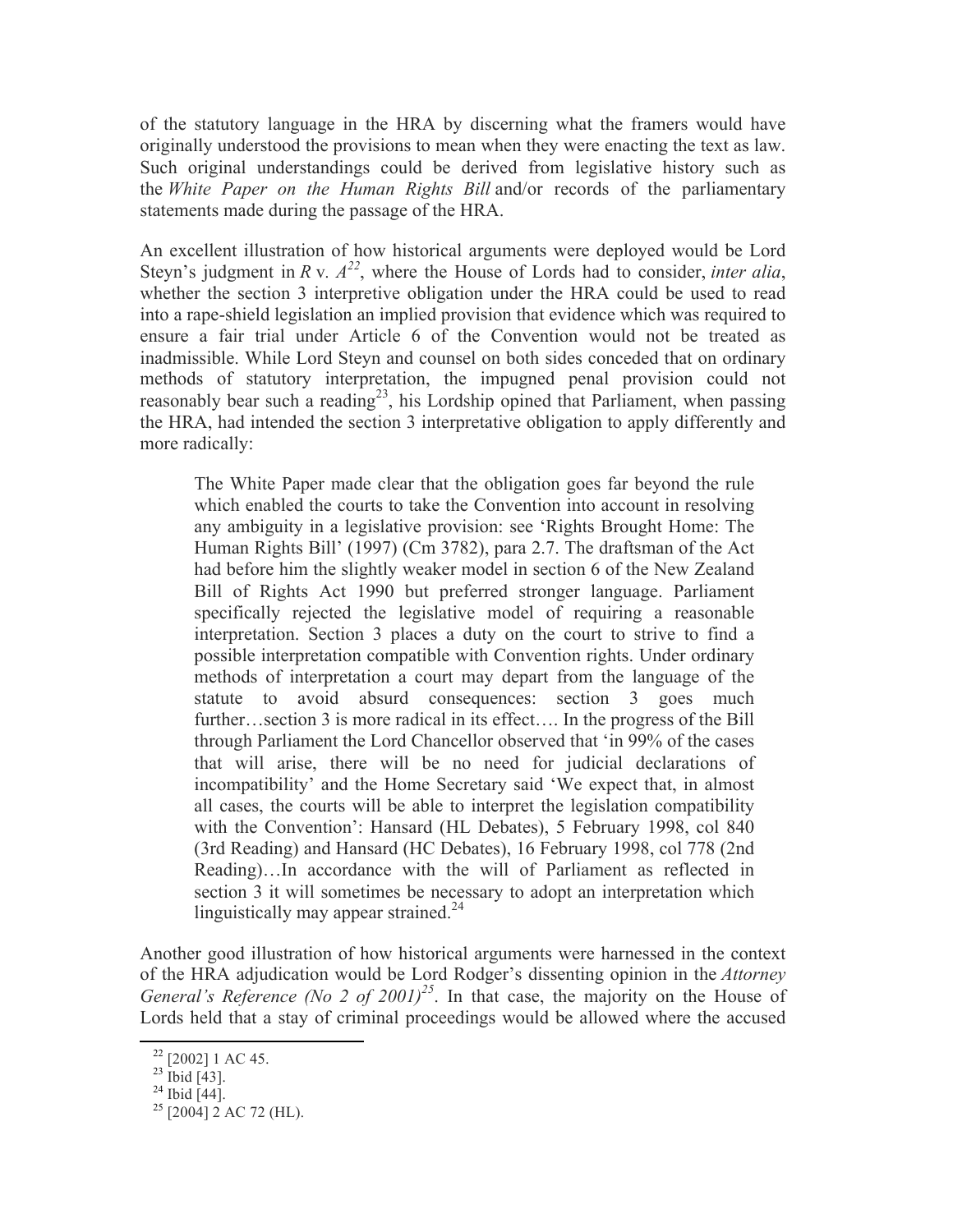had not been brought to trial within a reasonable time and a fair hearing was no longer possible or it was, for any compelling reason, unfair to now try the defendant. Specifically, Lord Bingham, who wrote the leading judgment for the majority, held that section 6 of the HRA only authorized the court to entertain proceedings against a defendant 'if to do so is compatible with the defendant's Convention rights and so lawful but not if to do so is incompatible with the defendant's Convention rights and so unlawful.<sup>26</sup>

In disagreement, Lord Rodger, in turn, argued that section 6 had no bearing on how courts could fashion a just and appropriate remedy to address a breach of a Convention right and it merely existed to 'act as the key to unlock these remedies.<sup>27</sup> In support of this view, his Lordship cited the UK government's statements in the *White Paper, Rights Brought Home: The Human Rights Bill<sup>28</sup>*:

A public authority which is found to have acted unlawfully by failing to comply with the Convention will not be exposed to criminal penalties. But the court or tribunal will be able to grant the injured person any remedy which is within its normal powers to grant and which it considers appropriate and just in the circumstances. What remedy is appropriate will of course depend both on the facts of the case and on a proper balance between the rights of the individual and the public interest. In some cases, the right course may be for the decision of the public authority in the particular case to be quashed. $^{29}$ 

Therefore, according to Lord Rodger, the government, when commending the Human Rights Bill to Parliament, clearly did not intend for every unlawful act of a public authority, that was incompatible with the Convention, to be always quashed. Instead, the Bill was not intended to 'prescribe any specific remedy for a violation… and would leave it to the courts to choose the appropriate remedy in the circumstances.<sup>30</sup>

#### *(c) Precedential Arguments*

Argumentation from precedent is a core structural feature of adjudication in the UK and across all common law systems. The doctrine of precedent is generally justified on the basis that it enhances the predictability in the law so far as the citizenry can expect courts to follow their prior case-law; and this in turn promotes fairness by ensuring that similarly situated litigants are treated equally before the law.<sup>31</sup> Furthermore, the doctrine of *stare decisis* facilitates decisional efficiency<sup>32</sup>; where judges express epistemic humility to the wisdom to their predecessors, they are freed from reconsidering every issue before the court. As observed by the US

<sup>&</sup>lt;u> 1989 - Johann Stein, markin film yn y breninn y breninn y breninn y breninn y breninn y breninn y breninn y b</u>

<sup>&</sup>lt;sup>26</sup> Ibid [30].<br>
<sup>27</sup> Ibid [171].<br>
<sup>28</sup> The Home Department, *Rights Brought Home: The Human Rights Bill* (White Paper, Cm. 3782, 1997).<br>
<sup>29</sup> Ibid, para 2.6.<br>
<sup>30</sup> *Attorney General's Reference (No 2 of 2001)* (n 25) [17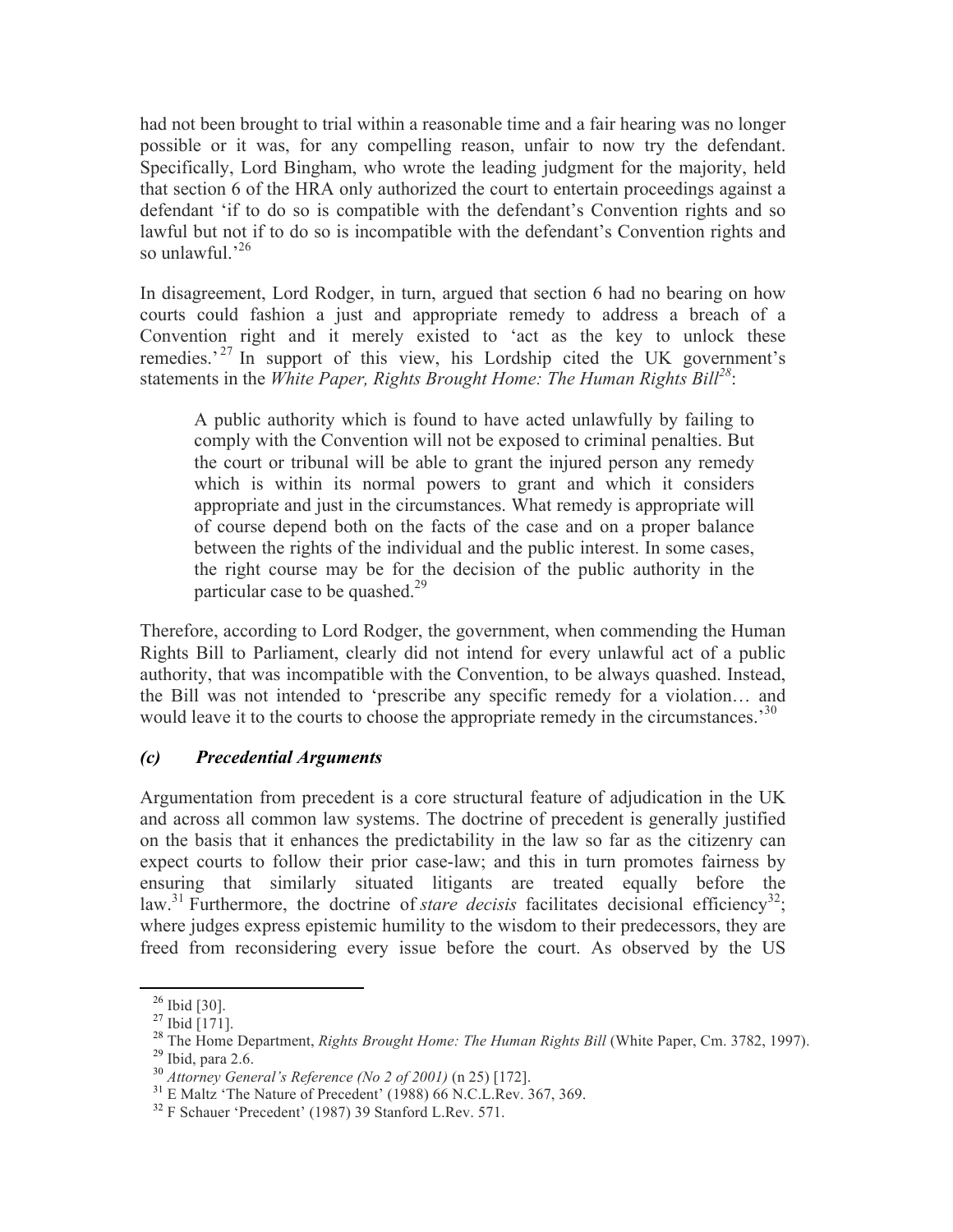Supreme Court Justice Benjamin Cardozo,

the labour of judges would be increased almost to the breaking point if every past decision could be reopened in every case, and one could not lay one's own course of bricks on the secure foundation of the courses laid by others who had gone before him.<sup>33</sup>

According to section 2 of the HRA, the UK judiciary must 'take into account' the case-law of the ECHR. As a matter of practice, the Court would follow any 'clear and constant jurisprudence<sup>34</sup> of the ECHR, and has declined to follow Strasbourg when it perceives that the ECHR has not sufficiently appreciated and accommodated particular aspects of the UK domestic process.<sup>35</sup> It is however outside the scope of this paper to fully explore whether or when the 'mirror principle'<sup>36</sup>, that is, the domestic courts' interpretation of the HRA should seek to mirror the corresponding Convention rights, as interpreted by the ECHR, should apply in the United Kingdom; my purpose herein is to merely illustrate how the Court has deployed precedential arguments to resolve HRA disputes.

Arguments from precedents are most commonly deployed when the Court is seeking to overrule its own decisions. In *Secretary of State for the Home Department* v*. AF37*, the House of Lords had to consider whether the right to a fair trial as protected under Article 6 of the Convention would be violated if the case made against a person in a control-order proceeding was based solely or to a decisive degree on closed materials that were not disclosed to him. Previously, a majority of the House of Lords in *Secretary of State for the Home Department* v*. MB<sup>38</sup>* had accepted that Article 6 did not impose such a *per se* rule against the use of such closed materials, and it would be up to the trial judge to decide whether the requirements of fair trial were met in the circumstances of any particular control-order proceeding. Nevertheless, since *MB*, the Grand Chamber of the ECHR in *A* v*. United Kingdom<sup>39</sup>* had ruled emphatically that the requirements of fair trial could never be satisfied in such circumstances, regardless of how cogent the case based on the closed materials might be. As such, Lord Phillips, who wrote the leading judgment in *AF* opined as follows: 'That is why the clear terms of the judgment in *A* v*. United Kingdom* resolve the issue raised in these appeals.<sup>40</sup> Lord Rodger echoed the same views, but with more rhetorical flourish:

Even though we are dealing with rights under a United Kingdom statute, in reality, we have no choice: Argentoratum locutum iudicium finitum –

<sup>&</sup>lt;sup>33</sup> B Cardozo *The Nature of the Judicial Process* (New Haven: Yale University Press, 1921) p 149.<br><sup>34</sup> R v . Secretary of State for the Environment, Transport and the Regions, ex p Alconbury [2001] 2 AC 295 (HL) [26] (Lord Slynn). <sup>35</sup> *<sup>R</sup>* <sup>v</sup> *. Horncastle* [2010] 2 AC 373 [11] (Lord Phillips). <sup>36</sup> For a fuller discussion of the 'mirror principle', see R Clayton QC 'Smoke and Mirrors: the Human

Rights Act and the impact of Strasbourg case law' [2012] PL 639 and Sir P Sales 'Strasbourg Jurisprudence and the Human Rights Act: A Response to Lord Irvine' [2012] PL 253.<br><sup>37</sup> [2010] 2 AC 269 (HL).<br><sup>38</sup> [2008] 1 AC 440 (HL).<br><sup>39</sup> (2009) 49 EHRR 29.<br><sup>40</sup> Secretary of State for the Home Department v. AF (n 37) [64].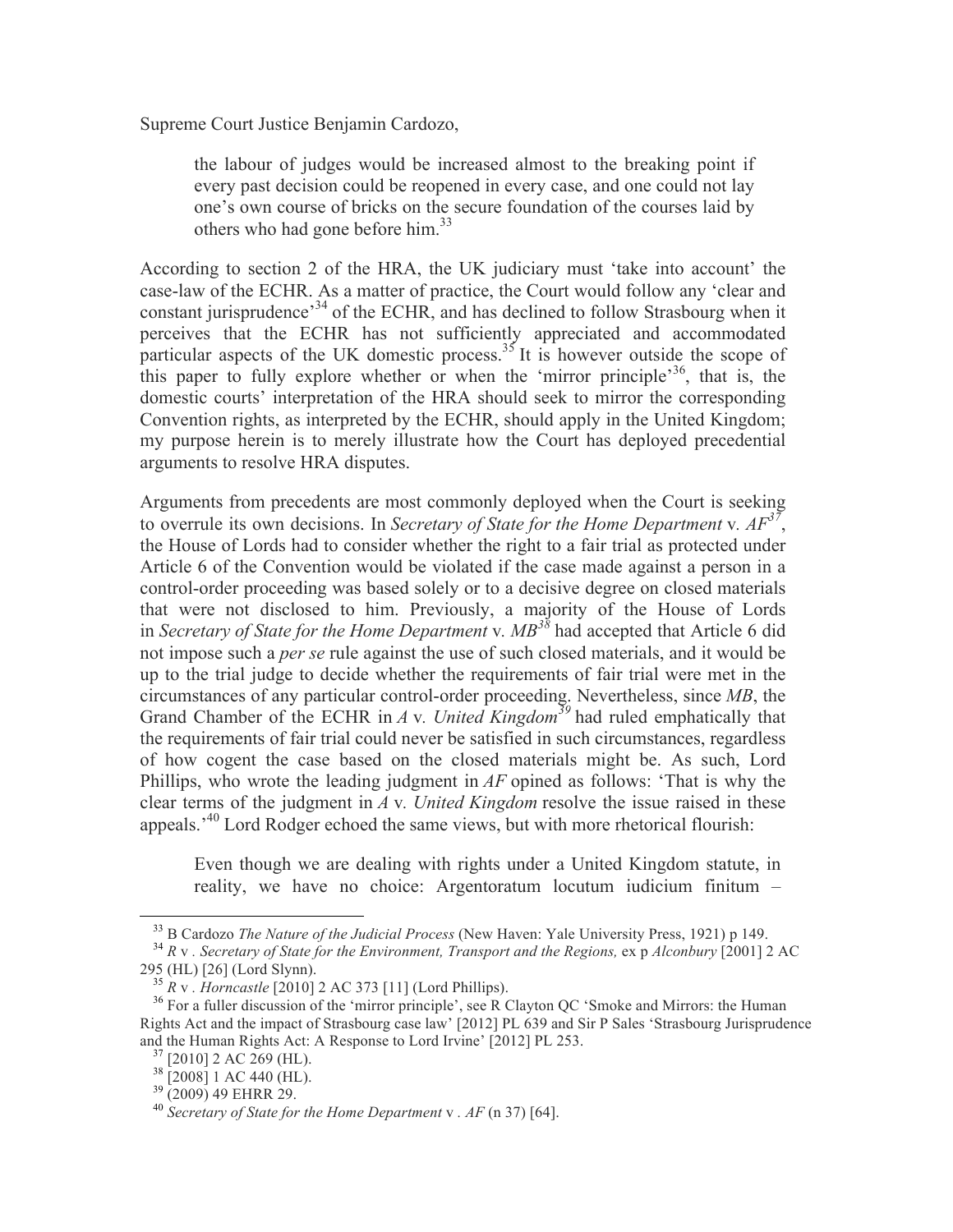Strasbourg has spoken, the case is closed. $41$ 

More commonly, however, the Court would not be faced with an ECHR precedent that is directly on point with the issues before it. When confronted with an unsettled question, the task before the Court is to reason analogically from past precedents by identifying ways in which these decisions are 'similar to or different from each other and the question<sup>342</sup> before it, and developing a legal principle that captures the similarities and differences that are deemed important.

Such analogical reasoning from precedents was displayed by the House of Lords in *R (Purdy)* v*. Director of Public Prosecutions <sup>43</sup>*. In that case, the Court unanimously held that the DPP had violated the applicant's Convention right, under Article 8, to respect for her private life, so far as he had refused to disclose factors he would take into account in deciding whether to prosecute her husband for complicity in suicide if he had assisted her death in a foreign country where assisted suicide was legal. It is noteworthy that the ECHR had decided in *Pretty* v. *United Kingdom*<sup>44</sup> that Britain's ban on assisted suicide was a proportionate limitation on the Article 8 right; but, interestingly, both Baroness Hale and Lord Brown drew from the ECHR's arguments in *Pretty* in support of their conclusions. For Baroness Hale, she noted that the ECHR upheld the ban on the basis it provides 'for a system of enforcement and adjudication which allows due regard to be given in each particular case to the public interest;<sup>45</sup> and since the justification of such a ban depended upon the flexibility of its operation, her Lordship opined that the ban could not be in accordance with law under Article 8(2) unless 'there is greater clarity about the factors which the Director of Public Prosecutions and his subordinates will take into account in making their decisions.'<sup>46</sup> Similarly, Lord Brown argued that, implicit in the ECHR reasoning in *Pretty*, a prosecution in certain circumstances would actually be inappropriate; and therefore, a blanket ban, without more, would not be in accordance with law unless the official policy for or against prosecution was promulgated.<sup> $47$ </sup>

In the same vein, Lord Kerr, in his dissenting opinion in *Ambrose* v*. Harris<sup>48</sup>*, attempted to reason analogically from prior ECHR precedents. On the facts, the majority held that the Grand Chamber of the ECHR decision in *Salduz* v*. Turkey<sup>49</sup>* had not expressly mandated that an accused be given the right of access to a lawyer, prior to police questioning, before he or she was taken into police custody. In disagreement, Lord Kerr argued that a suspect could be equally vulnerable at any juncture when evidence that was potentially inculpatory was being obtained, and the focus of the ECHR's concern in *Salduz* was on the circumstances in which the

<sup>&</sup>lt;sup>41</sup> Ibid [98].<br>
<sup>42</sup> E Sherwin 'A Defence of Analogical Reasoning in Law' (1999) 66U. Chi. L.Rev. 1179, 1179.<br>
<sup>43</sup> [2010] 1 AC 345.<br>
<sup>44</sup> (2002) 35 EHRR 1.<br>
<sup>45</sup> R (*Purdy*) v . *Director of Public Prosecutions* [2010]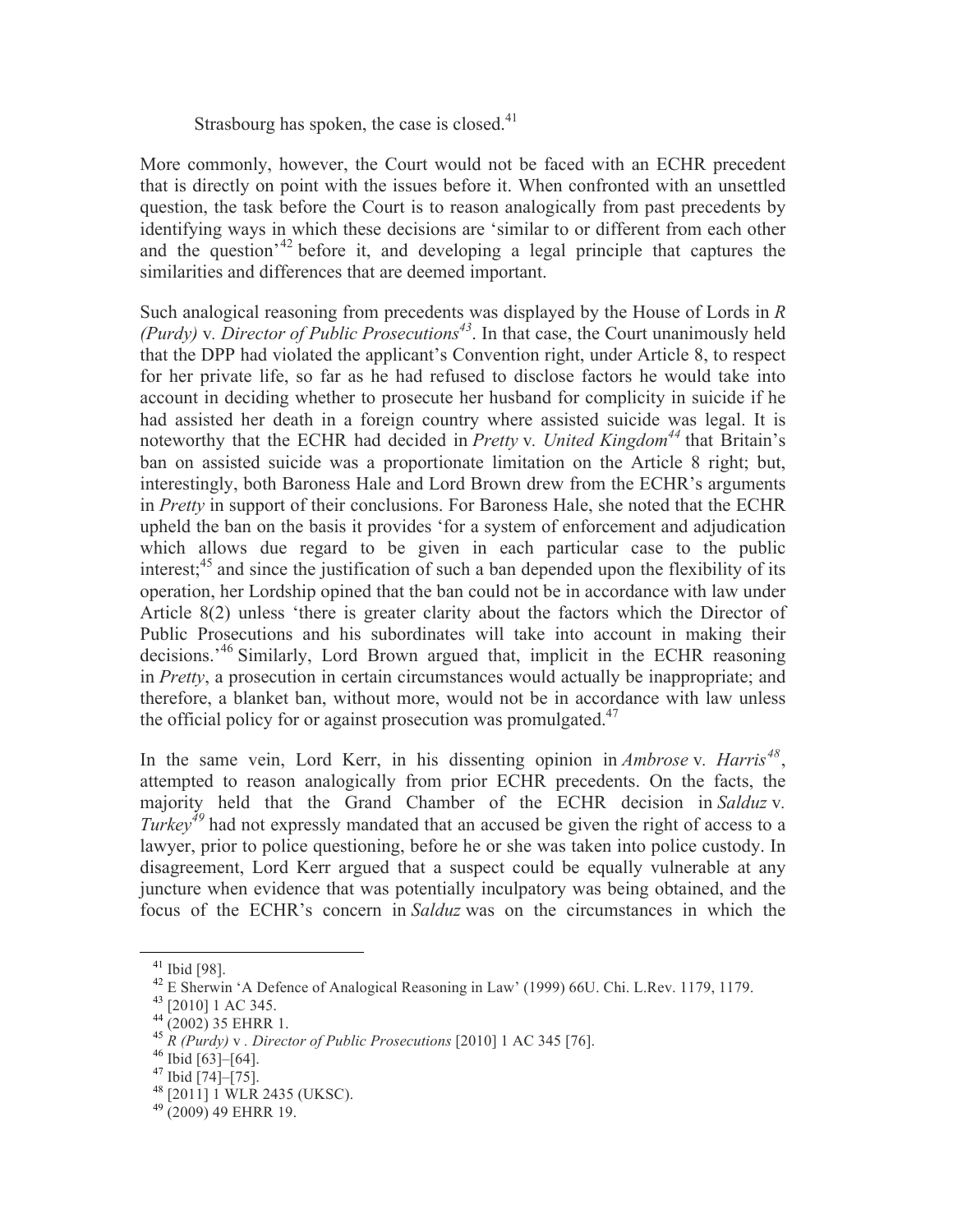questionings could produce self-incriminating statements.<sup>50</sup> Therefore, for Lord Kerr, *Salduz* would require the State to inform a suspect of his or her right to legal representation, even if he or she was not in police custody, as long as those questions put to him or her were capable of producing inculpatory evidence.<sup>51</sup>

In essence, analogical reasoning is, in itself, a form of precedential argument, so far as judges are seeking to construct legal rules that conform to a body of existing decisions and reconcile new developments with past ones. As observed by Professor Richard Fallon, prior judicial decisions form 'a patchwork into which a current problem must be fitted through<sup>52</sup> a combination of analytical and analogical reasoning.

# *(d) Consequentialist Arguments*

Consequentialist arguments are legal arguments deployed by the Court that take into account the costs and benefits of a specific rule, and also the political and practical consequences of ruling in any particular way. In other words, consequentialist argumentation is more than just a 'law and economics' approach to judicial balancing; it also takes into account the institutional disadvantages of the judicial forum and the conditions of epistemic uncertainty that judges face during deliberation, and this underscores the role for judicial deference in constitutional adjudication. The proportionality analysis adopted by the UK judiciary and many other common law courts when they review the necessity of legislative limitations on rights is one such consequentialist interpretive device. A classic formulation of what the Court asks when it applies the proportionality doctrine is as follows:

Whether: (i) the legislative objective is sufficiently important to justify limiting a fundamental right; (ii) the measures designed to meet the legislative objective are rationally connected to it; and (iii) the means used to impair the right or freedom are no more than is necessary to accomplish the objective.<sup>53</sup>

This interpretive device, at one level, involves a form of cost-benefit analysis as judges have to weigh the importance of various statutory goals against the severity of any rights-derogations. In so doing, judges often acknowledge that they may need 'additional background information tending to show, for instance, the likely practical impact of the statutory measure'<sup>54</sup> under challenge.

A good illustration of this type of consequentialist argument at play would be the Supreme Court's decision in *R (F & Thompson)* v*. Secretary of State for the Home Department.*<sup>55</sup> In that case, the Court had to consider whether the statutory imposition on all sexual offenders, who were sentenced to 30 months' imprisonment or more, a

<sup>&</sup>lt;sup>50</sup> *Ambrose* v *. Harris* (n 48) [137]–[138].<br><sup>51</sup> *Ambrose* v*. Harris* (n 48) [146].<br><sup>52</sup> R Fallon Jr 'A Constructivist Coherence Theory of Constitutional Interpretation' (1987) 100 Harvard<br>L.Rev. 1189, 1202.

L.Rev. 1189, 1202. <sup>53</sup> *De Freitas* v. *Permanent Secretary of Ministry of Agriculture, Fisheries, Lands and Housing* [1999] 1 AC 69; R v. Secretary of State for the Home Department, ex p Daly [2001] 2 AC 532.<br><sup>54</sup> Wilson v. First County Trust Ltd (No 2) [2003] 1 AC 816 [63].<br><sup>55</sup> [2011] 1 AC 331(UKSC).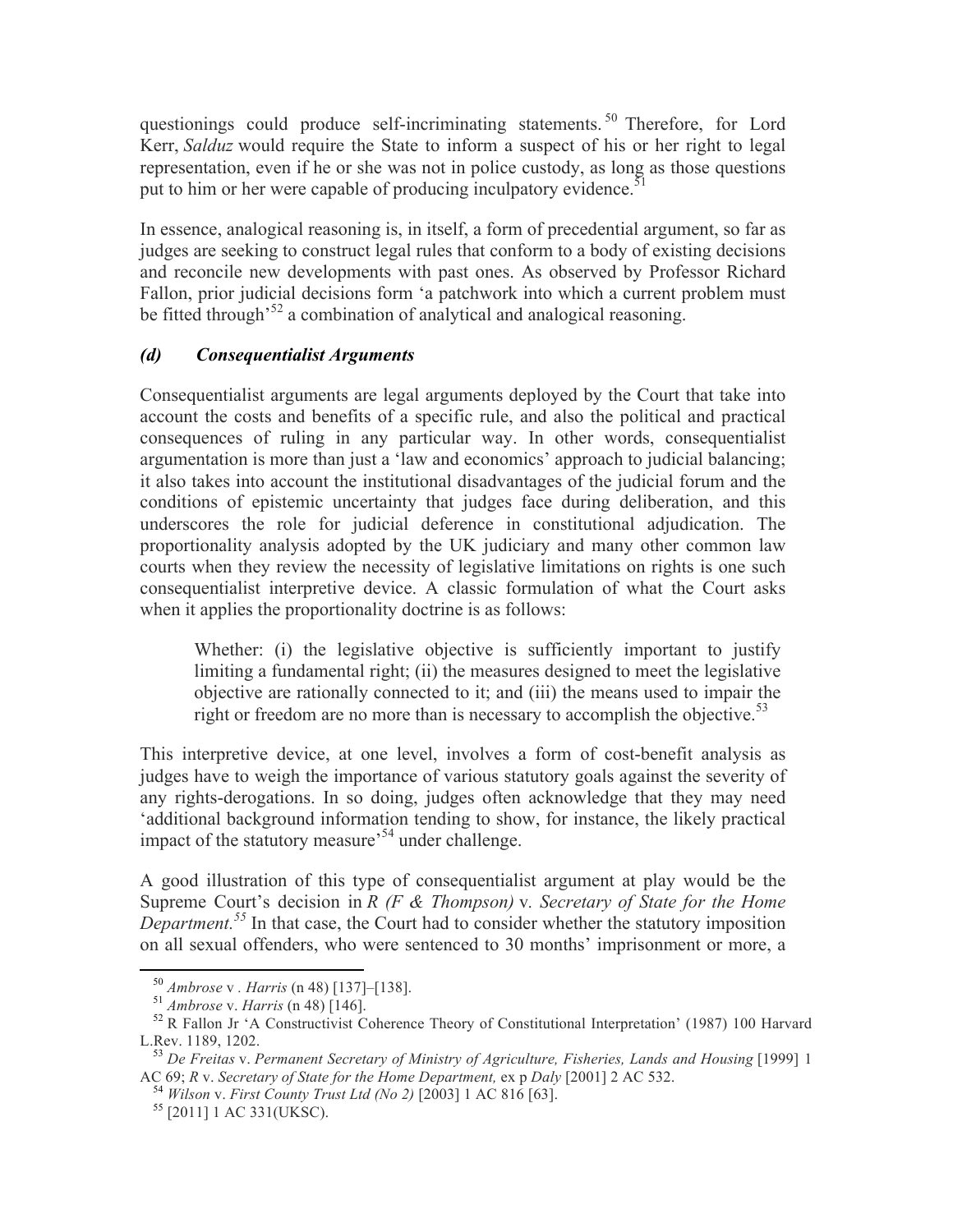life-long requirement, without the right of review, to notify the police of where they were living and their travel plans, violated the offenders' Convention right to respect for their private lives. The Court eventually ruled that this legislative measure was too disproportionate as the imposition of the notification requirement was for life and without review, and the government had advanced no evidence before the courts to demonstrate that it was impossible to identify some sexual offenders who posed no significant risk of re-offending; the fact that many other countries like Canada, France, Ireland, and the United States all provided for such review further suggested that such a review exercise was not impracticable.<sup>56</sup>

But the consequentialist argument is also more than just a cost-benefit analysis. In applying the proportionality analysis, however, scholars have observed that courts face two general limitations when they deploy such consequentialist arguments. First, it is recognized that, vis-à-vis the legislature, the judiciary lacks democratic legitimacy.<sup>57</sup> Since judges are less accountable to the electorate, the judicial forum may not be the most appropriate institution to resolve societal disputes concerning the contested application of competing rights. Second, on certain issues concerning resource allocation, fiscal planning, and national security, it is generally recognized that the political branches of government have more information, experience, and skills to assess the consequences of particular decisions and resolve such questions correctly,<sup>58</sup> and therefore the judiciary may be institutionally less competent to decide whether the legislative/administrative limitations are constitutionally reasonable or right. These twin concerns about the court's intrinsic limitations have led to a demand for judicial deference in public law where courts are encouraged to assign weight to the primary determinations of the political branches and exercise restraint when they review legislative/administrative decisions.<sup>59</sup>

While Professor Trevor Allan does not reject the idea of judicial deference *per se* and believes that courts may take into account 'questions of constitutional propriety and judicial restraint [that] are internal to the ordinary judicial process<sup>,60</sup>, he refutes Dr Aileen Kavanagh's suggestion that deference may also be defended on prudential grounds where courts may consider whether

a particular judicial decision would produce a backlash in society; whether society is ready for the legal change; whether it might be counterproductive to introduce it at this particular time; and whether the elected branches of government would than move to curtail the powers of the courts as a result.<sup>61</sup>

According to him, such prudential concerns have no place in any judicial

<sup>&</sup>lt;sup>56</sup> R (F & Thompson) v. Secretary of State for the Home Department [2010] UKSC 17 [56].

<sup>&</sup>lt;sup>57</sup> J Waldron *Law and Disagreement* (Oxford: Clarendon Press, 1st edn, 2001).<br><sup>58</sup> A Kavanagh 'Deference or Defiance? The Limits of the Judicial Role in Constitutional Adjudication' in G Huscroft (ed) *Expounding the Constitution: Essays in Constitutional Theory* (Cambridge: Cambridge

University Press, 2008) pp 193–199.<br><sup>59</sup> A Kavanagh 'Defending deference in public law and constitutional theory' (2010) 126 LQR 222, 223.<br><sup>60</sup> T Allan 'Judicial Deference and Judicial Review: Legal Doctrine and Legal Theo

<sup>96, 100.&</sup>lt;br><sup>61</sup> Kavanagh, above n 58, p 205.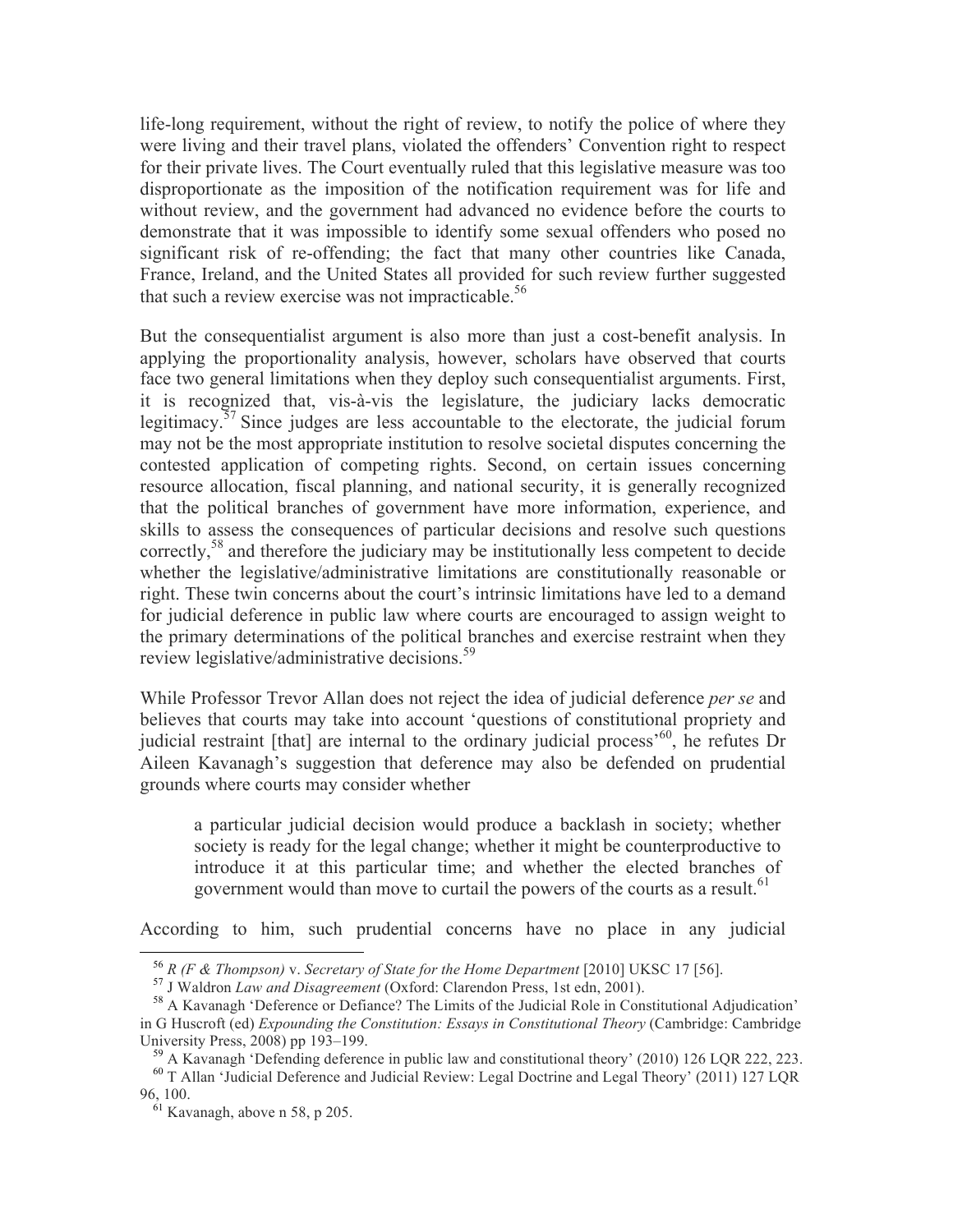determination of rights as judicial moves to assuage a hostile legislature is a form of subterfuge, which is inconsistent with the fundamental judicial duty to impartially administer justice in each case according to law.<sup>62</sup>

Nevertheless, this view is premised on an assumption that judges are infallible in their moral deliberations; whenever judges unwillingly submit to legislative whims, they must be consciously subverting the rule of law. But if we take the view that judges are capable of committing moral blunders, and that they are conscious of their own fallibilities, we may agree that judges, when deciding upon highly contested moral dilemmas, should take into account any strongly held views of the legislature (or the electorate), as it is equally plausible that in the long run these legislative views may prove to be the normatively correct ones.

Consequentialist arguments that reflect the Court's unease with its lack of democratic credentials were most evidently displayed in the House of Lords decision in *R (Pretty)* v*. Director of Public Prosecutions*. <sup>63</sup> On the facts, the claimant, a physically incapacitated, terminally ill person, argued that DPP's refusal to give an undertaking not to prosecute her husband for assisting her suicide overseas was a violation of her right to life and privacy. The House of Lords unanimously rejected her claim and, in particular, Lord Hope opined as follows:

In the present uncertain climate of public opinion, where there is no consensus in favour of assisted suicide and there are powerful religious and ethical arguments to the contrary, any change in the law which would make assisted suicide generally acceptable is best seen as a matter for Parliament.<sup>64</sup>

Such acknowledgement that adjudication must at times be permeable to public opinion certainly poses a challenge to traditional views that judges merely apply determinate rules impartially.<sup>65</sup> Nevertheless, one must note that while courts are granted a constitutional mandate to interpret rights, and they should discharge this democratic duty faithfully, there may be exceptional cases in which a particular law reform may create widespread upheaval in society that courts, in view of inherent epistemic moral uncertainty associated with judicial law-making, may prefer to secure some consensus or support from the elected branches of government before they so act. This should not be viewed as a form of judicial abdication as Professor Jeffrey Jowell has argued,<sup>66</sup> but instead as a candid recognition that judges, like legislators, are fallible at moral reasoning, and they may prefer not to exclude the ordinary political process from deliberating on important constitutional issues. Therefore, to this extent, the prudential concerns dovetail with the argument for judicial deference on the ground of the legislature's relative democratic legitimacy in resolving

<sup>&</sup>lt;sup>62</sup> Allan, n 60, p 101.<br>
<sup>63</sup> [2002] 1 AC 800.<br>
<sup>64</sup> *R (Pretty)* v *Director of Public Prosecutions* [2002] 1 AC 800 [96].<br>
<sup>65</sup> L Barmes 'Adjudication and Public Opinion' (2002) 118 LQR 600, 600.<br>
<sup>66</sup> J Jowell 'Judici Rawlings (eds) *Law and Administration in Europe* (Oxford: Oxford University Press, 2003) p 80.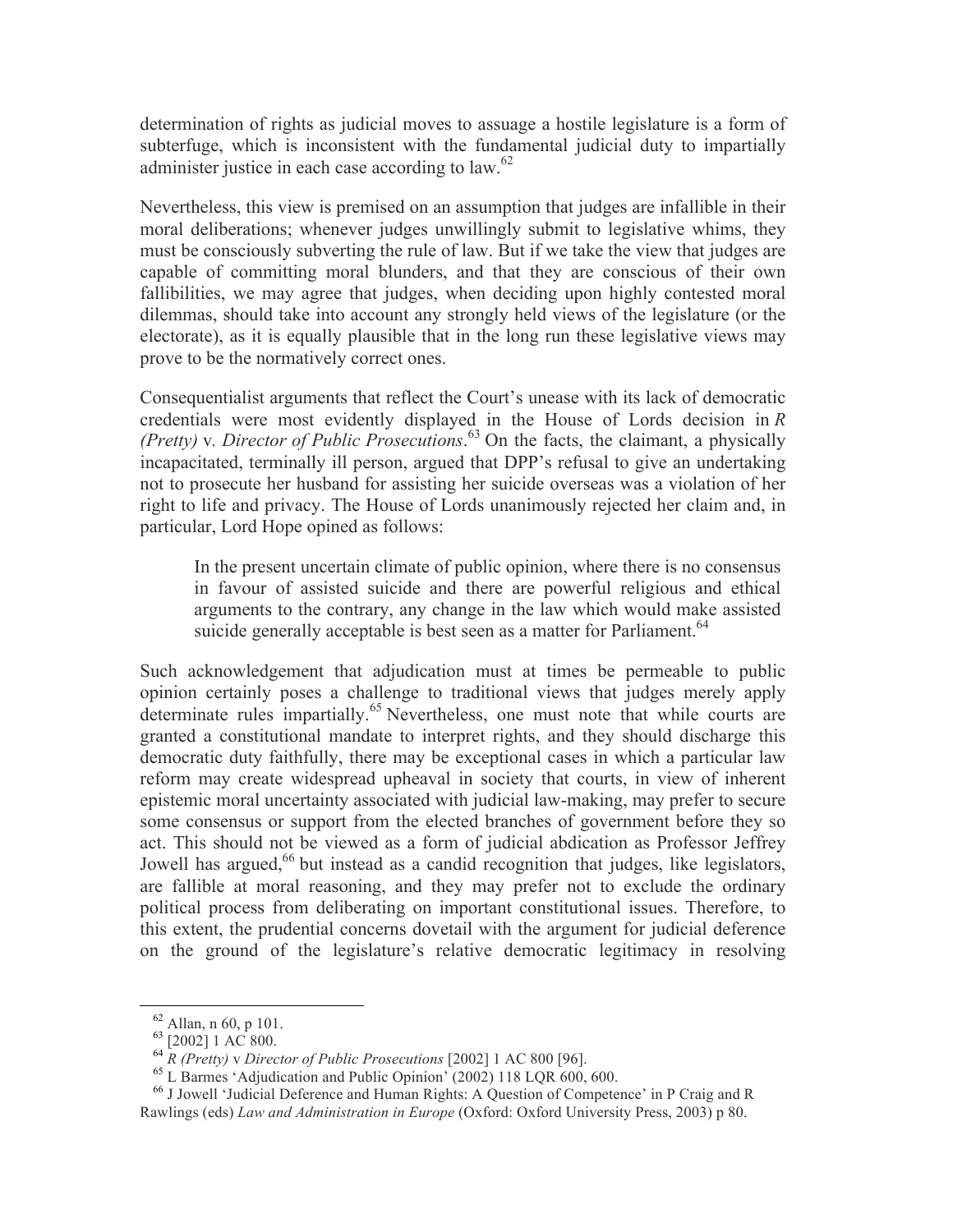contested applications of competing rights/interests.<sup>67</sup>

Equally, the Court has deployed consequentialist arguments when it recognized the institutional disadvantages associated with its office when assessing national security claims. National security issues present the judiciary with an acute dilemma as, in carrying out their reviewing role, judges usually do not have all the secret information available to the primary decision makers and the stakes of some of these decisions are often very high.<sup>68</sup> Deference is thus a rational, consequentialist response to this epistemic uncertainty.

Even as the House of Lords found against the government in *A* v*. Secretary of State for the Home Department*<sup>69</sup>, Baroness Hale had acknowledged as follows:

Assessing the strength of a general threat to the life of the nation is, or should be, within the expertise of the government and its advisers… It would be very surprising if the courts were better able to make that sort of judgment than the government. $70$ 

It is thus unsurprising that the House of Lords in *R (Gillan)* v*. Metropolitan Police Commissioner<sup>71</sup>* upheld the police's statutory right to stop and search persons for articles connected to terrorism, even in the absence of reasonable suspicion. As Lord Scott observed, assessing whether the police should have such stop-and-search powers to combat terrorism require some information of the 'intelligence material on which the police and the Home Secretary relied when making their own assessment of that threat and of what should be done in response to it<sup> $72$ </sup>, but the Court was not privy to such information and inevitably had to defer to the government's determination.<sup>73</sup>

## **3. PART 2: DEFENDING 'MULTI-VALENCED' CONSTITUTIONAL INTERPRETATION**

As argued above, this 'multi-valenced' model of constitutional interpretation allows the Court to reason through different sources of legal arguments that draw from the text of the HRA, the history behind its enactment, the precedents built upon it, and the consequences or practical constraints of adopting competing interpretive positions.

These different strands or modalities of constitutional argumentation reasoning may

<sup>&</sup>lt;sup>67</sup> See A Young 'In Defence of Due Deference' (2009) 72 MLR 554, 579. One must note that Allan himself has accepted that there are situations when judges should defer to the political branches of government on democratic grounds. See T Allan 'Human Rights and Judicial Review: A Critique of "Due

<sup>&</sup>lt;sup>68</sup> A Kavanagh 'Judging the Judges under the Human Rights Act: Deference, Disillusionment and the "War on Terror" [2009] PL 287, 301.<br>
<sup>69</sup> [2005] 2 AC 68.<br>
<sup>70</sup> Ibid [226].<br>
<sup>71</sup> [2006] 2 AC 307.<br>
<sup>72</sup> Ibid [62].<br>
<sup>73</sup> One may however note that the ECHR, in *Gillan & Quinton v. United Kingdom* (2010) 50 EHRR 45,

subsequently ruled that these stop-and-search statutory powers were a disproportionate interference with the applicants' right to respect for their private lives, as protected under Art. 8 of the Convention.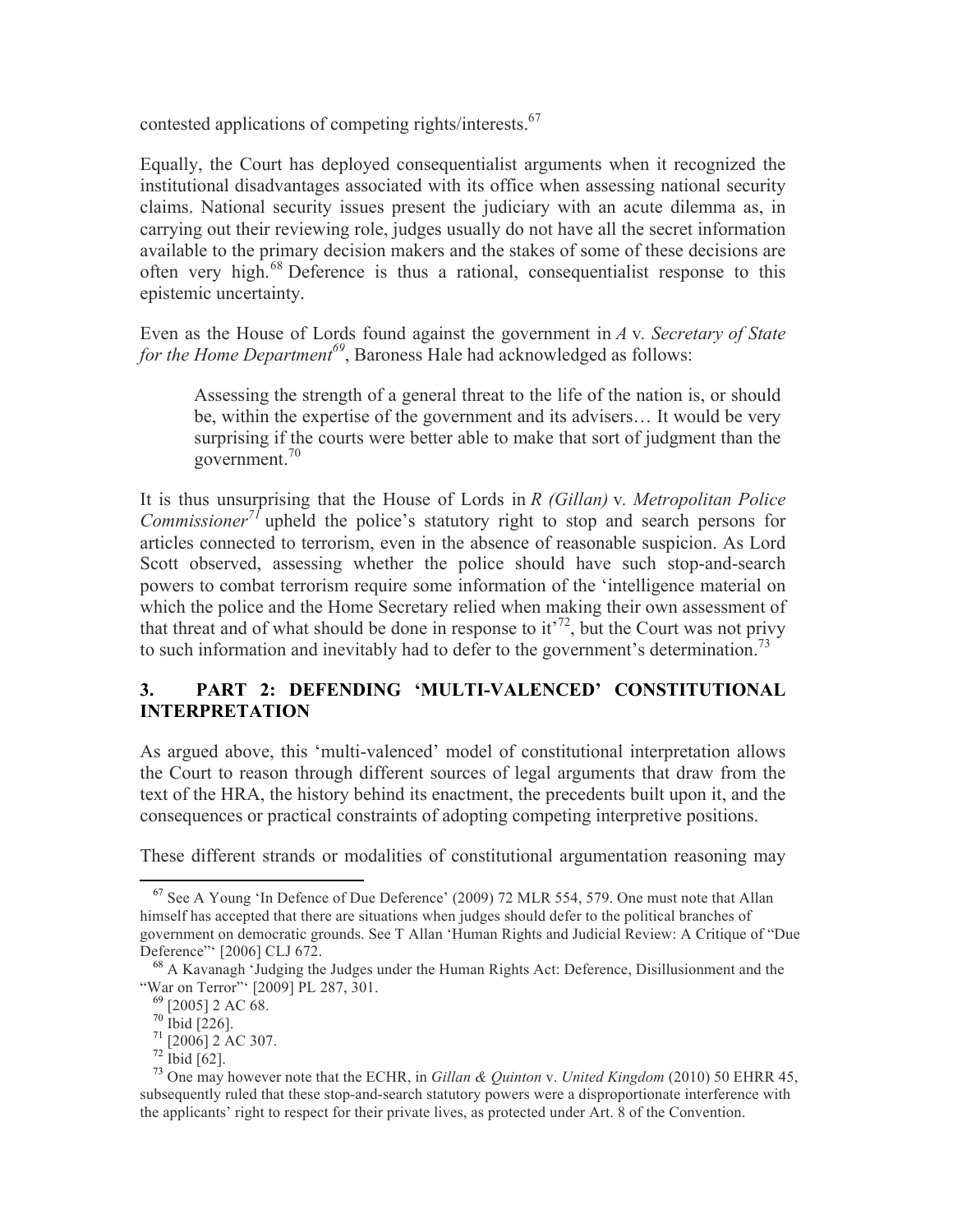inevitably open this mode of legal reasoning to charges that it is inherently indeterminate and open to judicial manipulation, and it is to this criticism that I now turn. After all, different modalities may lead the Court to reach competing results, and judges will have an unconstrained choice to select the outcome they prefer. Such critics may prefer then for judges to privilege one or two types of constitutional arguments, for example textual or historical arguments, such that if these arguments point to a certain solution, its conclusion should strictly control the issue at hand.

At the outset, I will first concede that the multi-sourced interpretive approach may, in some cases, lead to divergent outcomes depending on the 'modality' of constitutional argumentation that the judges deem determinative. In *Pinnock* v*. Manchester City Council74*, the Supreme Court eventually subordinated consequentialist arguments against the judicial review of individual applications for housing by local authorities tasked with the unenviable duty of distributing scarce resources efficiently to the precedential argument following the ECHR's insistence<sup>75</sup> that Article 8 of the Convention (the right to respect for one's private and family life) required a tenant to have an opportunity to have the courts determine whether his or her eviction is proportionate.

In the same vein, in *Tariq* v. *Home Office*<sup>76</sup>, the majority on the Supreme Court was persuaded by consequentialist arguments in favour of excluding the claimant, a former immigration officer, from certain aspects of his employment tribunal proceedings on grounds of national security concerns, and held that this 'closed procedure' was not a violation of his Convention-protected right to a fair trial. As opined by Lord Hope:

In this case the individual is not faced with criminal proceedings against him or with severe restrictions on personal liberty. This is a civil claim and the question is whether Mr Tariq is entitled to damages… But the Home Office says that it cannot defend the claim in open proceedings as, for understandable reasons, it cannot reveal how security vetting was done in his case. That conclusion is unavoidable, given the nature of the work Mr Tariq was employed to do. $^{77}$ 

On the other hand, Lord Kerr, in his dissenting opinion, preferred to emphasize the historical arguments for providing the claimant with access to the withheld material, as the 'right to know and effectively challenge the opposing case has long been recognized by the common law as a fundamental feature of the judicial process.<sup>78</sup>

While different types of constitutional argument may lead to divergent constitutional outcomes in some cases, one must note that any judicial reliance on a singular

<sup>74</sup> [2011] 2 AC 104. <sup>75</sup> See *Connors* v. *United Kingdom* (2005) 40 EHRR 9 and *McCann* v. *United Kingdom* [2008] 2 FLR

 $\frac{76}{77}$  [2012] 1 AC 452.<br>
<sup>77</sup> Ibid [81].<br>
<sup>78</sup> Ibid [102].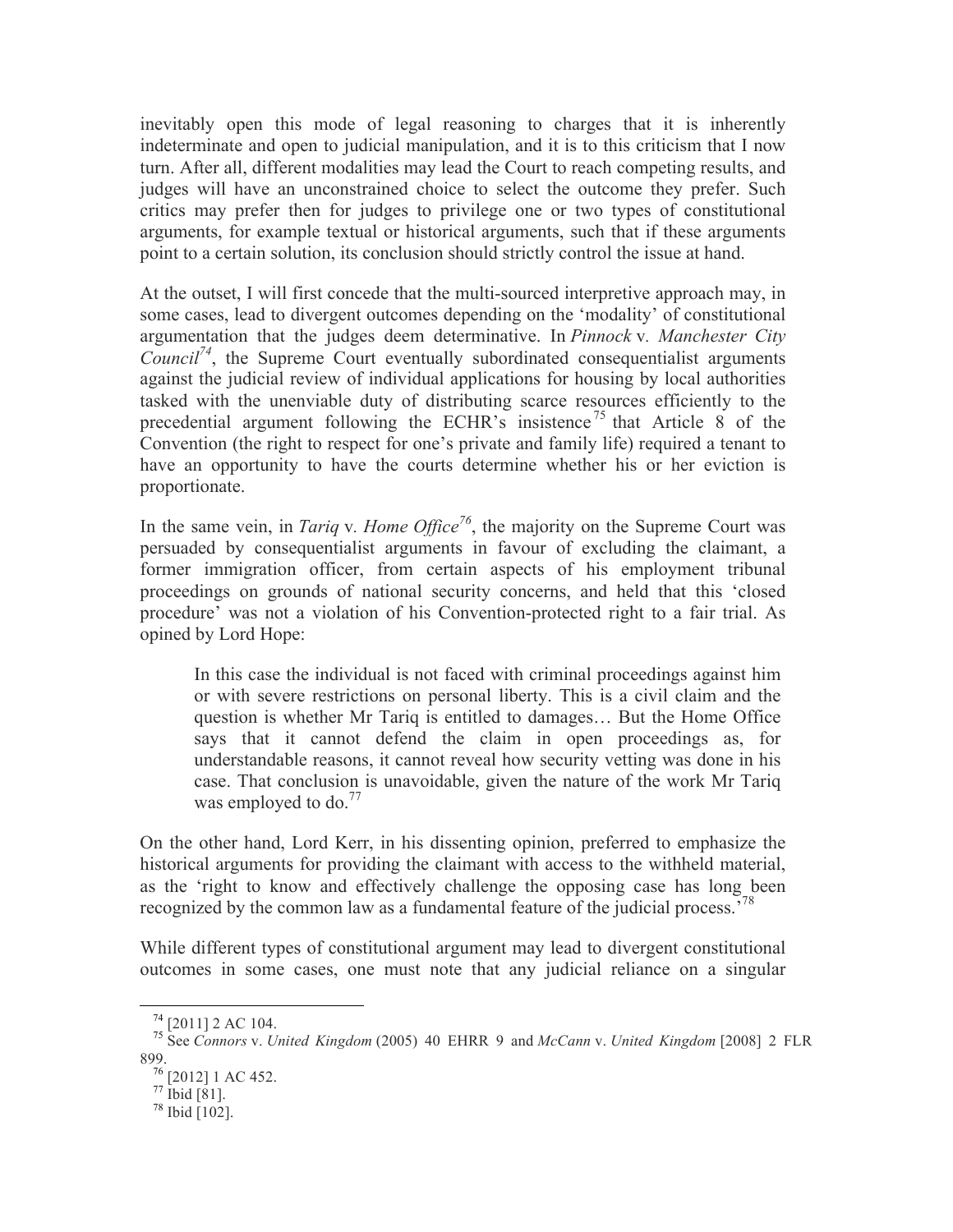interpretive methodology will not solve this problem.

Texualists may appeal to the statutory language of the HRA, for the authority of the text rests on the normative appeal of a formal, legally adopted law.79 But the HRA, like most human rights instruments, enshrines abstract, open-textured rights that are often open to a multitude of interpretations in specific contexts, and textualism alone cannot resolve this interpretive conundrum. Originalists may prize historical arguments in constitutional adjudication such that judicial review can become more democratic by virtue of their connection to the past judgments of the HRA framers; and consequently, judicial discretion can also be fettered by this turn to history.<sup>80</sup> Yet, any attempts to shackle the HRA to the framers' original specific application of the text at the time of enactment may indeed be inconsistent with Parliament's express intent of allowing the UK judges to 'contribute to this dynamic and evolving interpretation of the Convention'81 that reflects 'changing social attitudes and changes in the circumstances of society.' <sup>82</sup> So far as the HRA was meant to incorporate the Convention within domestic law, the precedents of the ECHR will provide immense insights to the UK courts. But the British judges can never be legally bound by these precedential arguments, for that would fly in the face of the express statutory language of the HRA that merely mandates them to 'take into account'<sup>83</sup> these European judgments. Consequentialist arguments are very helpful when courts are crafting doctrinal rules to implement various human rights norms. One such example is the proportionality doctrine, a ubiquitous interpretive device where judges have to weigh the institutional competence of the courts to intervene in polycentric issues against the severity of any rights-derogations, and adopt a context-specific variable intensity of review over the legislative actions.<sup>84</sup> But if judges were to consider consequentialist arguments alone, without more, they may be perceived to be engaging in lawless judging and usurping the legislative prerogatives on policymaking.<sup>85</sup> Ultimately, as we observe above, no singular interpretive argument can be relied upon exclusively to resolve all HRA disputes.

Furthermore, critics that consider 'multi-valenced' interpretation indeterminate and uncertain because of the presence of 'cross-modal' conflicts<sup>86</sup> may often neglect the fact that 'intra-modal' conflicts<sup>87</sup> can also take place such that, even within the same interpretive medium, judges may have different views on the right outcome.

<sup>79</sup> Jackson, n 9. <sup>80</sup> R Bork *The Tempting of America: The Political Seduction of the Law* (New York: The Free Press,

<sup>1990)</sup> pp 143–160; Scalia, n 5, p 17. <sup>81</sup> The Home Department, *Rights Brought Home: The Human Rights Bill* (White Paper, Cm 3782, 1997) para 2.5.<br><sup>82</sup> Ibid.<br><sup>83</sup> Human Rights Act 1998, section 2.<br><sup>84</sup> J Rivers 'Proportionality and variable intensity of Review' [2006] CLJ 174.<br><sup>85</sup> TS Schrock and RC Welsh 'Reconsidering the Constitutional Common Law' (1978)

<sup>1117.&</sup>lt;br><sup>86</sup> Balkin and Levinson, n 11, p 1796.<br><sup>87</sup> Ibid.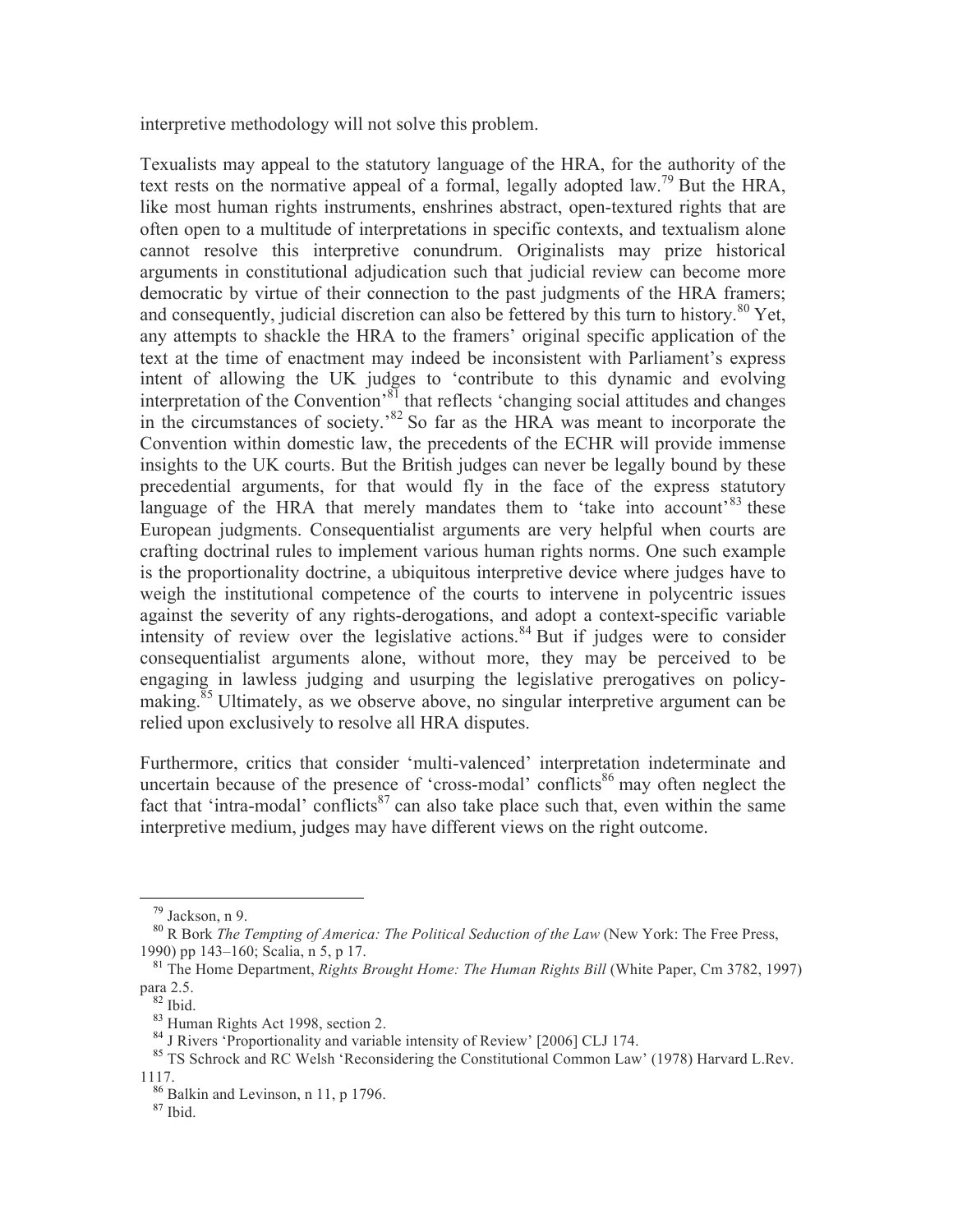In *R* v*. Lambert<sup>88</sup>*, as discussed earlier, the majority on the House of Lords applied textual arguments in reading section 22(4) against section 7(1)(b), and concluded that the HRA could not apply retrospectively to appeals against convictions that were secured in trials that predated the coming into effect of the HRA. Yet, it is noteworthy that Lord Steyn, in dissent, also applied textual arguments but only to reach the opposite conclusion.89 According to his Lordship, the determinative HRA provision in question was section 6(1), which provides that it is unlawful for a public authority, which includes the House of Lords, to act in a way which is incompatible with a Convention right. Since the appeal was heard before the House of Lords after the HRA had come into effect, Lord Steyn argued that section 6 would bind the conduct of the Law Lords. As he observed:

There is also nothing in section 7 which expressly or by necessary implication qualifies the ordinary and plain effect of section 6(1)… I agree with Clayton & Tomlinson… that 'the effect of Section 22(4) is obscure'… The language of the statute points in one direction only: the House may not act unlawfully by upholding a conviction which was obtained in breach of a Convention right. It will be observed that this interpretation reads nothing into section  $6(1)$ … it simply gives effect to the obvious meaning of plain words.<sup>90</sup>

In the same vein, in *R (Wellington)* v. Secretary of State for the Home Department<sup>91</sup>, the House of Lords were divided on whether, for the purposes of Article 3 of the Convention, the test to determine what constituted 'inhuman or degrading treatment or punishment' was the same when one was considering the likely fate that an individual, whose extradition was being sought, would face in the requesting country as when one was considering what constituted inhuman treatment in a purely domestic context. But one must note that both the majority and the dissent applied precedential arguments for their conclusions. The majority<sup>92</sup> preferred a 'relativist' approach to what constituted inhuman treatment as this seemed to be sanctioned by Strasbourg in *Soering* v. United Kingdom.<sup>93</sup> The minority<sup>94</sup> argued for an 'absolutist' approach as that seemed to them to be the legal position after *Chahal* v*. United Kingdom*. 95

Similarly, in *R (Aguilar Quila)* v*. Secretary of State for the Home Department<sup>96</sup>*, a majority of the Supreme Court invalidated an immigration rule that required both the UK-based sponsor and his or her overseas-based spouse to be over the age of

<sup>&</sup>lt;sup>88</sup> [2002] 2 AC 545. **89** For a critique of Lord Steyn's arguments, see D Beyleveld, R Kirkham and D Townend 'Which Presumption? A Critique of the House of Lords' Reasoning on Retrospectivity and the Human Rights Act'

<sup>(2002)</sup> LS 185, 199–200.<br>
<sup>90</sup> Lambert (n 15) [28].<br>
<sup>91</sup> [2009] 1 AC 335.<br>
<sup>92</sup> Ibid [30] (Lord Hoffmann); [50]–[51] (Baroness Hale); [57]–[58] (Lord Carswell).<br>
<sup>93</sup> (1989) 11 EHRR 439.<br>
<sup>94</sup> R (Wellington) (n 91) [2009]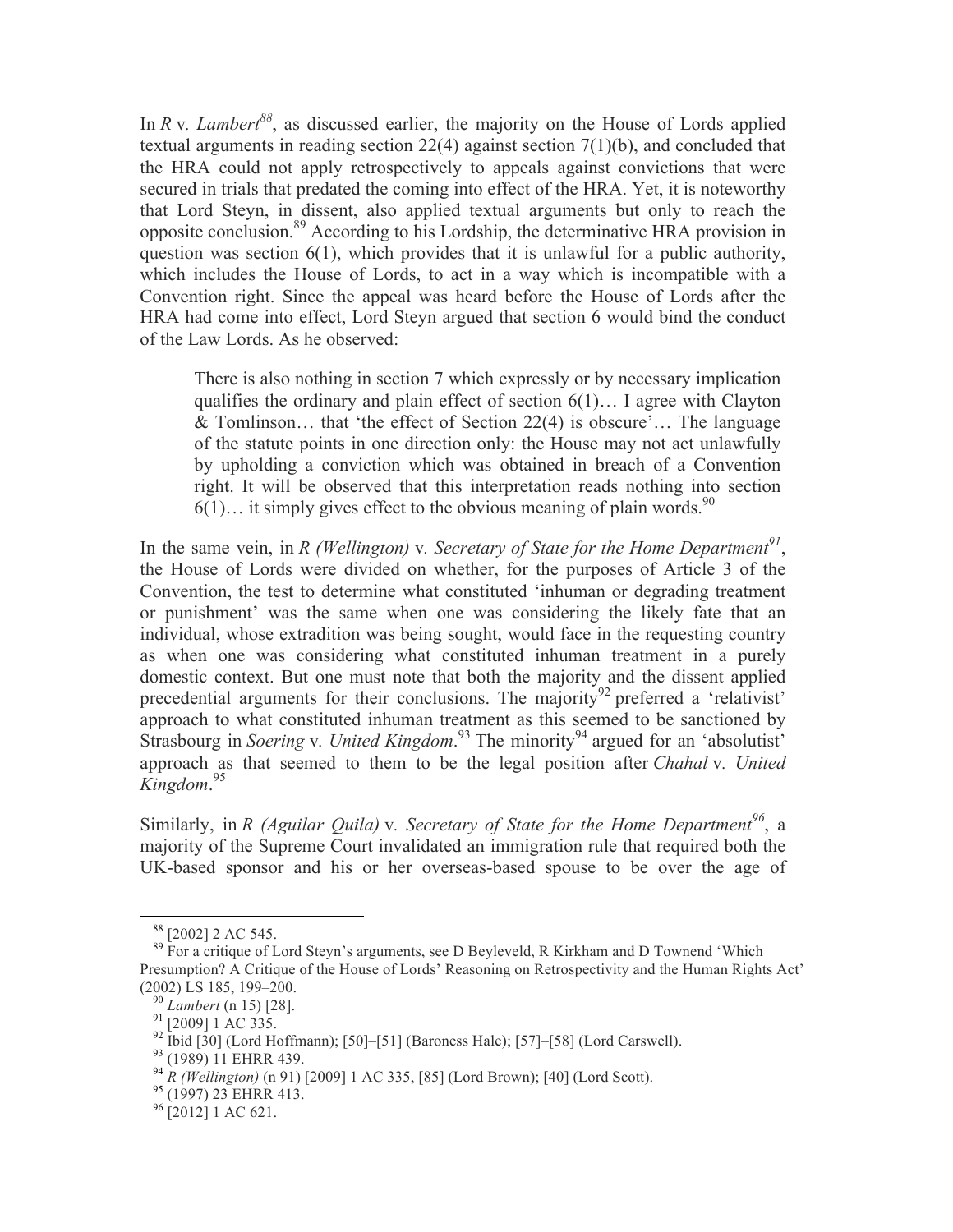21,<sup>97</sup> before the former could sponsor the latter's resettlement in the United Kingdom. It was noteworthy that both the majority and the dissent applied consequentialist arguments in determining whether this legislative measure was a proportionate limitation on the applicant's right to marry. For the majority, the measure was disproportionate as this rule would interfere with more entirely voluntary marriages than it would deter or delay forced marriages, the primary legislative goal.<sup>98</sup> Lord Brown, in dissent, argued that the majority's proportionality analysis was misconceived as the comparison between the enormity of suffering within forced marriages and the disruption to innocent couples who had to wait up to three years before they could live together in the United Kingdom was one essentially for elected politicians and not judges to make.<sup>99</sup>

In the foregoing analysis, I have sought to illustrate that 'intra-modal' conflicts can be as equally perplexing as 'cross-modal' ones. Courts are routinely faced with conflicting precedents, contrasting consequentialist considerations, and/or clashing textual arguments. Therefore, any reliance on a fixed, singular modality will not make the interpretive task of the courts any easier or less discretionary.

Finally, the use of this 'multi-valenced' approach may indeed help resolve 'intramodal' conflicts within a particular medium. For example, where there is contrasting textual arguments, judges may turn to precedential and/or consequentialist arguments to see whether the other arguments can break the impasse by pointing in any particular direction that help resolve the interpretive conundrum. In *Wilson* v*. First County Trust Ltd<sup>100</sup>* , the House of Lords had to decide, *inter alia*, whether a contractual agreement governed by the Consumer Credit Act, which had been entered into before the implementation of the HRA, could none the less be subjected to the provisions of the HRA. One may note that the Law Lords therein were confronted with competing textual arguments at play. On one hand, the remedial interpretive obligation of section 3 of the HRA applies to primary and secondary legislation 'whenever enacted'; but on the other hand, there exists an accepted canon of statutory construction which provides that legislation is presumed not to operate retrospectively.<sup>101</sup> In the end, the Law Lords turned to *consequentialist* arguments to resolve this textual gridlock. As opined by Lord Nicholls who wrote the leading judgment:

Considerable difficulties, however, might arise if the new interpretation of legislation, consequent on an application of s3, were always to apply to pre- [Human Rights] Act events. It would mean that parties' rights under existing legislation in respect of a transaction completed before the Act came into force could be changed overnight, to the benefit or one party and the prejudice of the other. This change, moreover, would operate capriciously, with the

<sup>&</sup>lt;sup>97</sup> Prior to 27 November 2008, both spouses had to be at least 18 years of age.<br><sup>98</sup> R (Aguilar Quila) (n 96) [58] (Lord Wilson); [74] (Lady Hale).<br><sup>99</sup> Ibid [91].<br><sup>100</sup> [2004] 1 AC 816.<br><sup>101</sup> PB Maxwell *On the Interpre* 215.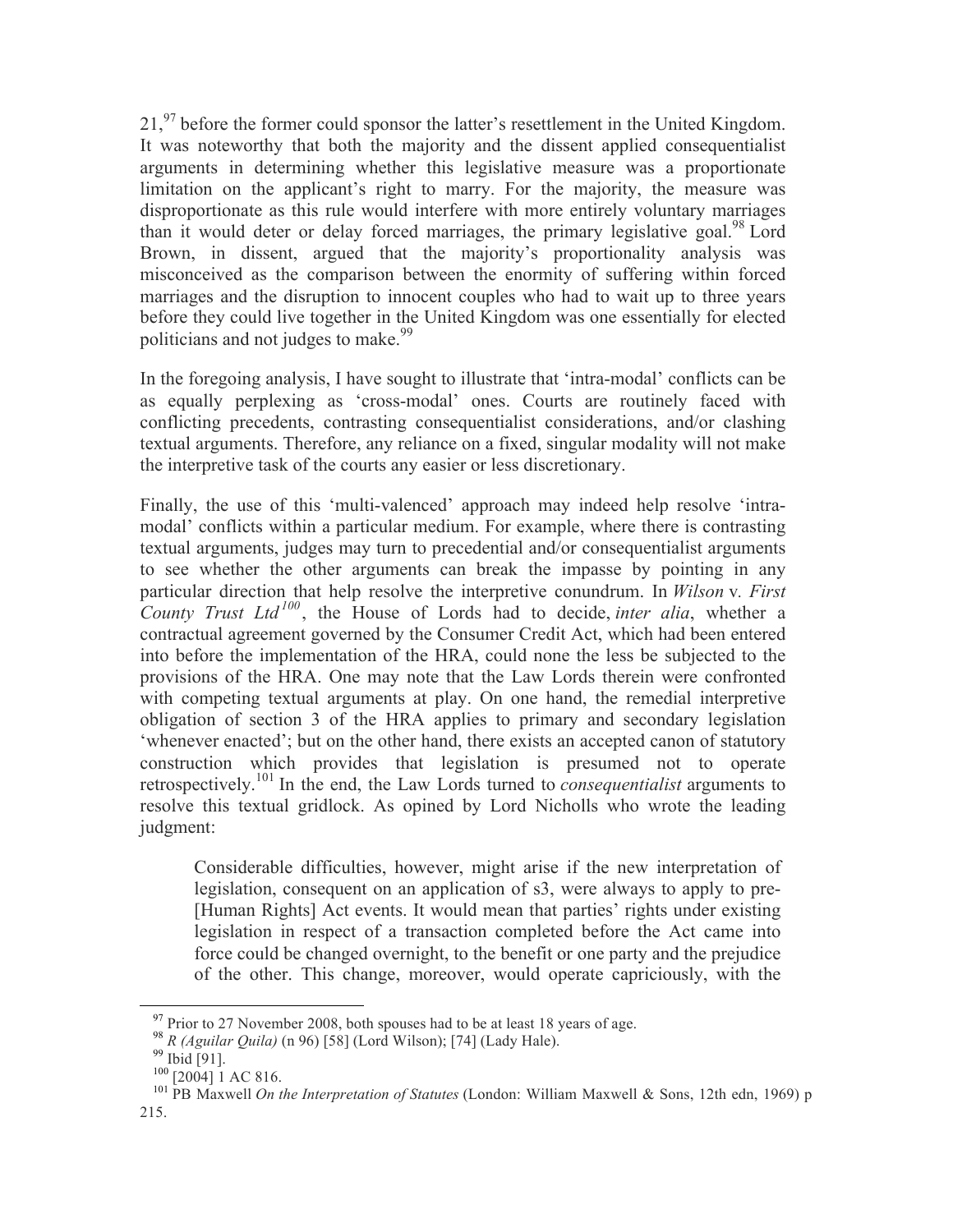outcome depending on whether the parties' rights were determined by a court before or after 2 October 2000…. [D]ifferent considerations apply to post-Act criminal trials in respect of pre-Act happenings. The prosecution does not have an accrued or vested right in any relevant sense.<sup>102</sup>

In the same vein, where the text of the HRA is silent on how a constitutional issue should be resolved, precedential and consequentialist arguments may dovetail with each other and point in the same interpretive direction. In *M* v*. Secretary of State for Work and Pension<sup>103</sup>*, a parent, who lived with her same-sex partner, challenged her child support contribution as it was greater than it would have been if she were in a heterosexual relationship, but a majority of the House of Lords refused to deem the impugned statutory measure, *inter alia*, a violation of her right to respect for family life. First, the majority noted that the ECHR had not recognized the relationship between same-sex couples as constituting family life within the Convention;<sup>104</sup> and secondly, the discriminatory measure had already been removed by the Civil Partnerships Act, and the majority was thus reluctant to 'stigmatise as unjustifiably discriminatory a regime which, given the size of the overall task and the need to recruit the support of the public, could scarcely have been reformed sooner.<sup>105</sup> Therein, arguments from precedent dovetailed with the consequentialist argument for judicial deference on the basis of Parliament's comparative democratic legitimacy in resolving contested application of rights.

## **4. CONCLUSION**

As observed above, this four-fold 'multi-valenced' constitutionalism is characteristic of the Court's current interpretive approach during HRA adjudication. The judicial focus on the different modalties of text, history, precedents, and consequences may shift according to the constitutional issue at hand, and new modalities may emerge over time; but in tandem, they provide an overarching interpretive framework for the Court to arrive at a reasoned legal result.

Certainly, the multiplicity of legal argumentations may provide for reasonable disagreements within this legal discourse. But as Professor Phillip Bobbitt has argued, recourse to a singular interpretive source is not a viable alternative:

A single modality cannot be both comprehensive and determinate. If it is determinate – does not generate contradictory outcomes – then there will be some cases it cannot decide... If the scheme is comprehensive, it will generate inconsistent outcomes.<sup>106</sup>

Moreover, so far as the Court is open to considering a range of perspectives on an interpretive question, its quest to find a coherent interpretive account that is consistent

 $102$  Wilson (n 100) [18], [21].

<sup>&</sup>lt;sup>103</sup> [2006] AC 91.<br>
<sup>104</sup> *Mata Estevez v. Spain* App No 56501/00 (10 May 2001, unreported).<br>
<sup>105</sup> *M v. Secretary of State* (n 103) [6] (Lord Nicholls).<br>
<sup>106</sup> Bobbitt, n 4, p 30.